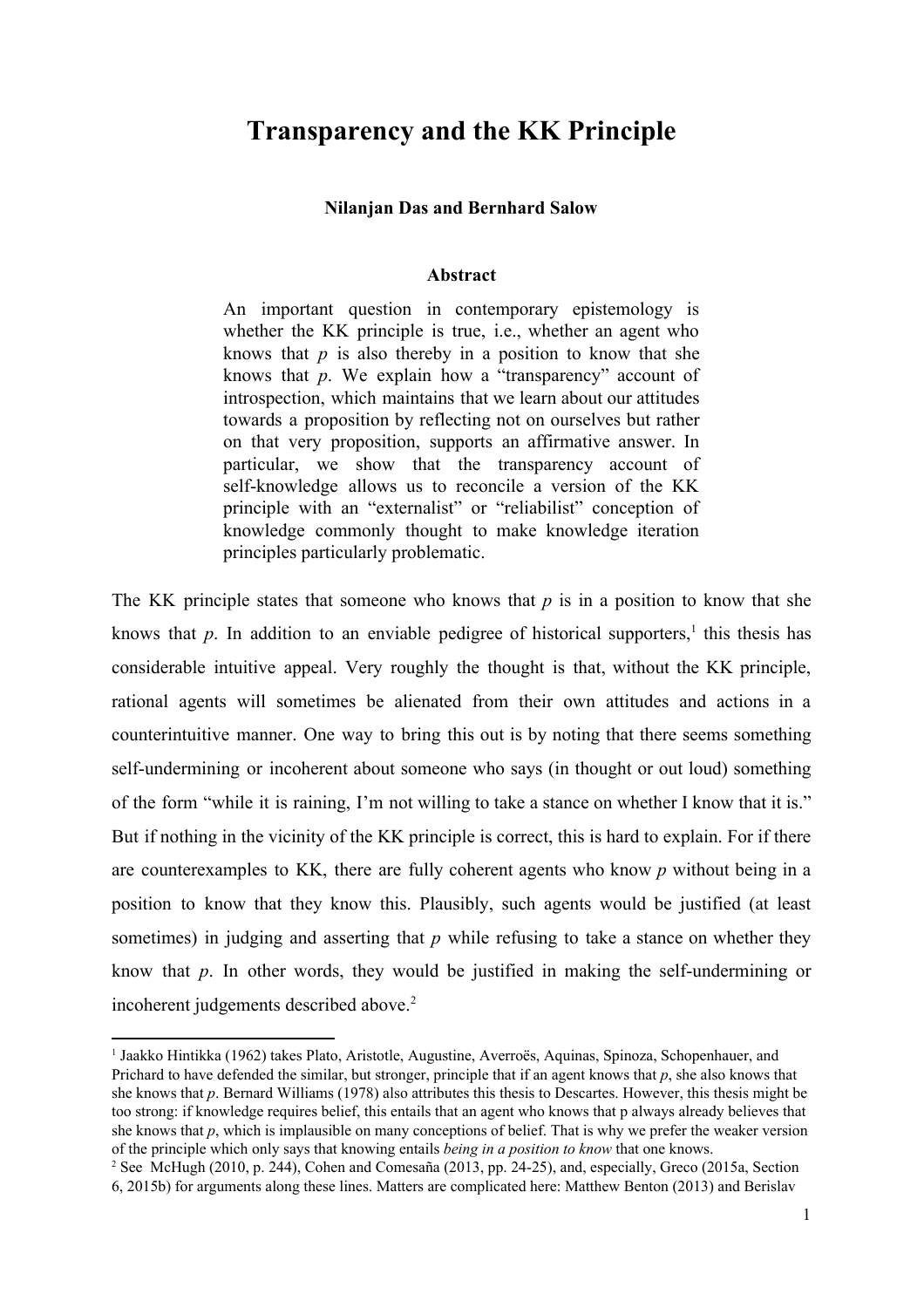Despite its considerable appeal, the KK principle is highly controversial, and heavily debated in the recent literature.<sup>3</sup> In general, however, these debates have ignored the question of how it is that an agent who knows that  $p$  would come to know that she knows this.<sup>4</sup> This is unfortunate since, on the face of it, the second issue seems to bear on the former. If one discovers what one knows by inference from one's behaviour or via some kind of 'inner eye', it would be surprising if facts about what one knows (unlike virtually any other kind of fact one might learn in these ways) were always within reach. By contrast, if one could somehow discover that one knows that *p* by inference from one's knowledge that *p*, as suggested by certain 'transparency' accounts of self-knowledge, KK looks quite similar to an attractive closure principle stating that agents are in a position to know the obvious consequences of the claims they know.

In this paper, we spell out and defend the thought that a transparency account of self-knowledge supports the KK principle. We begin, in section 1, by summarizing what a transparency account of selfknowledge might look like. In section 2 we show how the transparency account predicts certain similarities between KK and a plausible closure principle for knowledge. In section 3, we bring out a potential disanalogy, arising from the safety of beliefs about one's knowledge, which threatens to show that KK fails even on a transparency account. In sections 4 and 5, we isolate what we take to be the key question for evaluating this threat: how should one specify the basis of an inferential belief, the method by which it was formed? We argue that one plausible answer to this question defuses the threat, and that other natural answers (which would not defuse the threat) should be rejected on independent grounds. In section 6, we respond to an important objection to our argument. Finally, in section 7, we zoom out a little to explain why we should, quite generally, expect the transparency account to make KK compatible with the reliability condition on knowledge.

Marušić (2013) argue that observations of this sort can be explained without relying on KK. Lacking the space to discuss such responses, we offer these observations not as a watertight argument for KK, but only to provide a sense of the kinds of considerations making that principle attractive.

<sup>3</sup> Alston (1980), Feldman (1981), and Williamson (2000) offer powerful objections to KK. In response, there has also been a resurgence of KK-defenders, such as Stalnaker (2009, 2015) and Greco (2014).

<sup>4</sup> A notable exception is McHugh (2010), who also discusses its relevance to the KK principle.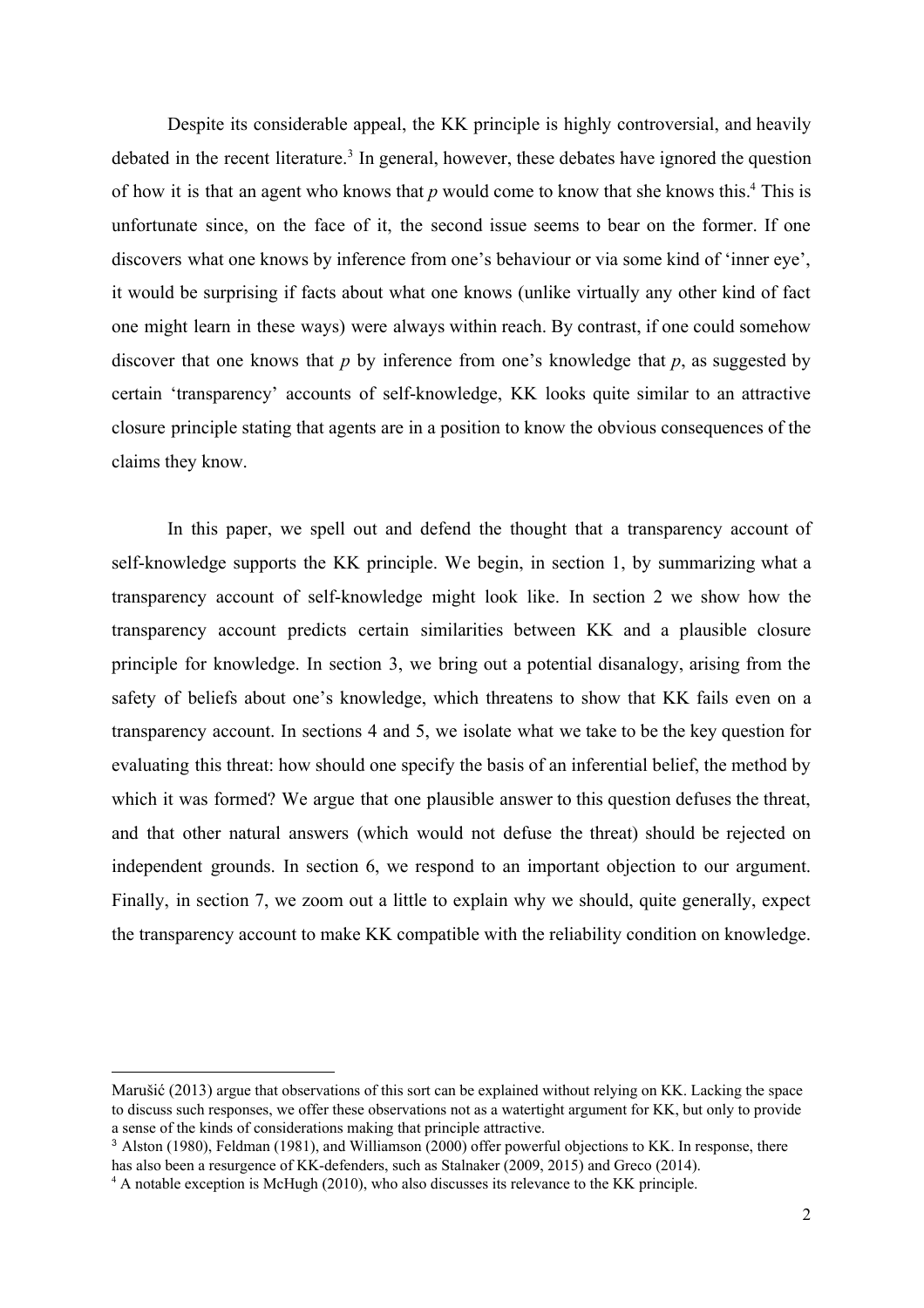# **1. Transparent Mental States**

A mental state of type M is *transparent* if an agent can come to know or justifiably believe that she is in a mental state of that type, by attending to the states of the world that the mental state in question is about. Some writers defend the transparency of mental states like beliefs and desires.<sup>5</sup> In relation to belief, for example, Gareth Evans famously claims that an agent can discover that she believes that there will be a third world war, just by reflecting on whether there will be a third world war.

[I]n making a self-ascription of belief, one's eyes are, so to speak, or occasionally literally, directed outward—upon the world. If someone asks me 'Do you think there is going to be a third world war?,' I must attend, in answering him, to precisely the same outward phenomena as I would attend to if I were answering the question 'Will there be a third world war?' (Evans 1982, p. 225)

Defenders of this account have often claimed that such world-directed reflection can generate empirical *warrant* or *justification* for beliefs about the agent's own mental states.<sup>6</sup> However, in order to establish that such a procedure could generate *knowledge*, we would have to show that it could yield *non-accidentally true* beliefs about the agent's own mental states. Alex Byrne (2005) explains in some detail how that could be the case.

Following Byrne, let us say that an agent *follows* a rule of the form, "If condition C holds, then φ" just in case she φ-s because she recognizes, and therefore *knows*, that C holds. Let us also say that an agent *tries to follow* a rule of this form if she φ-s because she *believes* that C holds.<sup>7</sup> This distinction can easily be applied to an inferential rule like OR.

OR. If *p*, believe that *p* or *q*.

 $5$  See Evans (1982), Dretske (1994), Gallois (1996), Moran (2001), Byrne (2005, 2012) and Fernandez (2013). <sup>6</sup> For example, both Dretske (1994) and Fernandez (2013) are concerned with the question of justification, and not of knowledge.

It is crucial for this conception of rule-following to assume that, in order to follow or try to follow a rule, an agent need not independently know or even believe that she is following or trying to follow the relevant rule. Otherwise, in order to follow the rule "If condition C holds, then  $\varphi$ ", the agent would have to antecedently know, or at least believe, that she believes or knows that C holds. But that would defeat the purpose of having a rule like BEL or KNOW, which we discuss below. However, this assumption is quite natural. After all, we often follow rules of grammar without independently knowing that we are following those rules.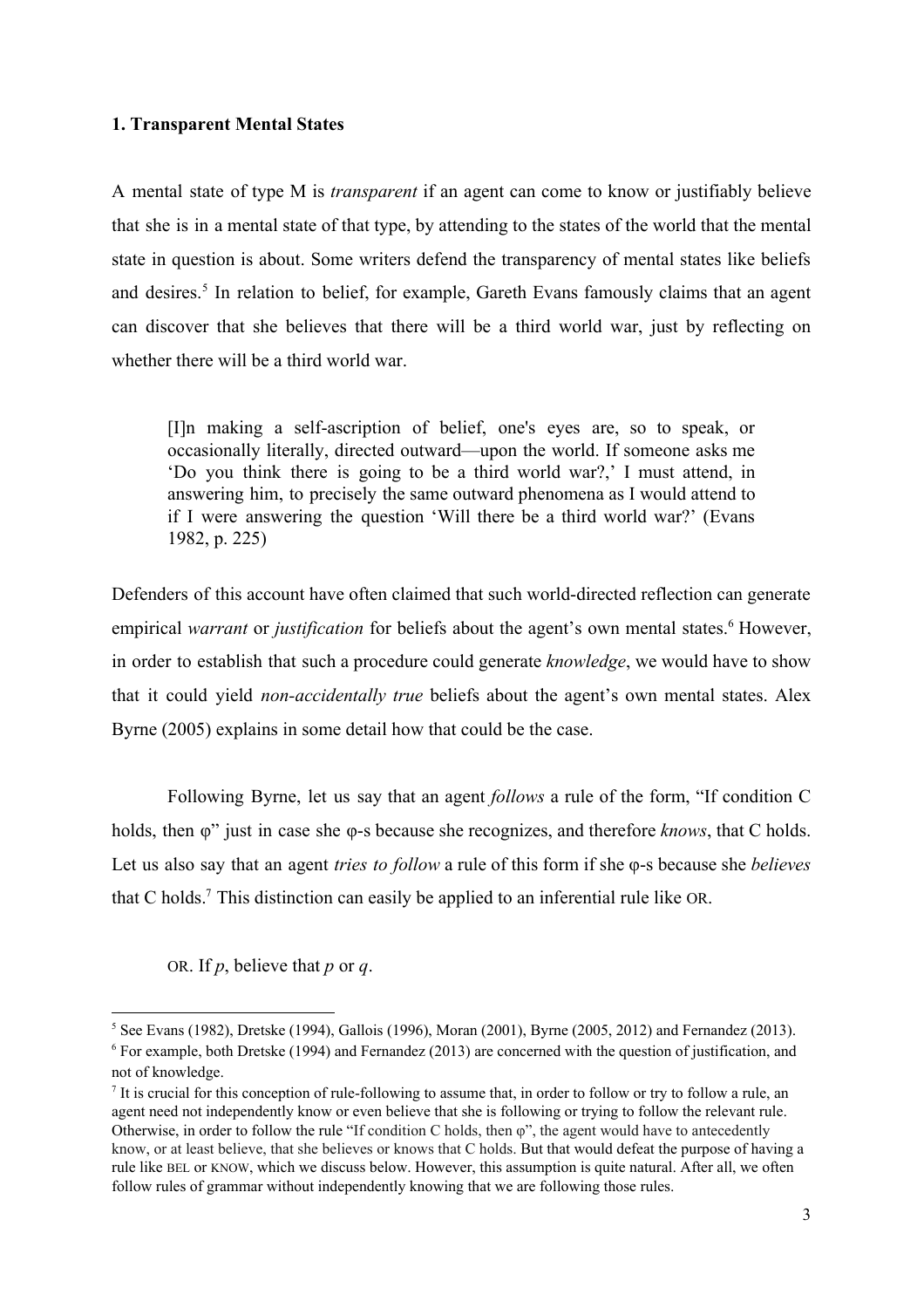An agent *tries to follow* OR if she comes to believe that *p* or *q* by inferring it from her belief that *p*, and *follows* the rule if this belief that p also amounts to knowledge.

Byrne then asks us to consider the following inferential rule.

BEL. If *p*, believe that you believe that *p*.

Imagine an agent who believes that there will be a third world war. This agent can form the belief that she believes that there will be a third world war, by *trying to follow* the instance of BEL which says "If there will be a third world war, believe that you believe that there will be a third world war." This higher-order belief will be non-accidentally true, since the agent couldn't be following or trying to follow BEL unless she in fact believed that there will be a third world war. Usually, this will be enough to make her belief knowledge. So, often, when an agent believes that  $p$ , she can come to know that she believes that  $p$  by trying to follow BEL. From this, Byrne concludes that an agent can often come to know that she has a belief that p, by using an inference whose only premise is p itself. In this sense, belief is transparent. 8

<sup>&</sup>lt;sup>8</sup> Byrne's view is controversial, and we can hardly defend it here. There are, however, three objections which seem particularly relevant to our discussion, and discussion of which may help to further clarify the view. The first, noted by Gertler (2011), is that Byrne's account cannot distinguish knowledge of newly formed beliefs from knowledge of previous beliefs. For example, when the question, "Do you believe that *p*?" is posed, the agent might attend to the evidence bearing on whether *p* and come to believe that *p*. Then, by following BEL, she could come to know that she believes that *p*. But it is compatible with this that the agent previously did not believe that *p*. So, the procedure described by Byrne may not yield knowledge about beliefs that obtained when the question was posed. In response to this worry, Byrne (2011, p. 208) points out that his version of the transparency proposal doesn't maintain that one can determine that one believes that *p* by reflecting on the evidence regarding the claim that *p*. It may well be that such reflection would create a belief one didn't hold previously, or undermine one that one held initially. The transparency proposal maintains only that there is at least one route available to an agent who believes that *p* which would enable her to come to know that she believes this - namely, trying to follow the relevant instance of BEL, which (perhaps unlike the process Evans describes) does not make reference to evidence about the claim that *p*.

The second worry, raised by Sydney Shoemaker (2009), is this. A rule enjoins us to *perform an act*. So, it is not clear whether we can ever comply with a rule like BEL; after all, a belief is not an act, but a standing state. To us, this worry seems to target an inessential detail of how Byrne (2005, 2012) formulates the view. Instead of stating BEL as an imperative for agents to follow, we could reformulate it as an inference scheme, as Byrne (2011), following Gallois (1996), does: "*p*. Therefore I believe that *p*." Clearly agents have some way of forming beliefs in line with inference schemes, even if doing this does not qualify as an action.

The third objection, also raised by Shoemaker (2009) and elaborated by Matthew Boyle (2011), says that rules like BEL are not inferential rules that a reasonable person can follow, because the premise in BEL cannot reasonably be taken to be evidence for the conclusion. We agree that BEL (and KNOW, which is the more relevant case for us) has the feature Boyle identifies; but we are not sure that this makes following it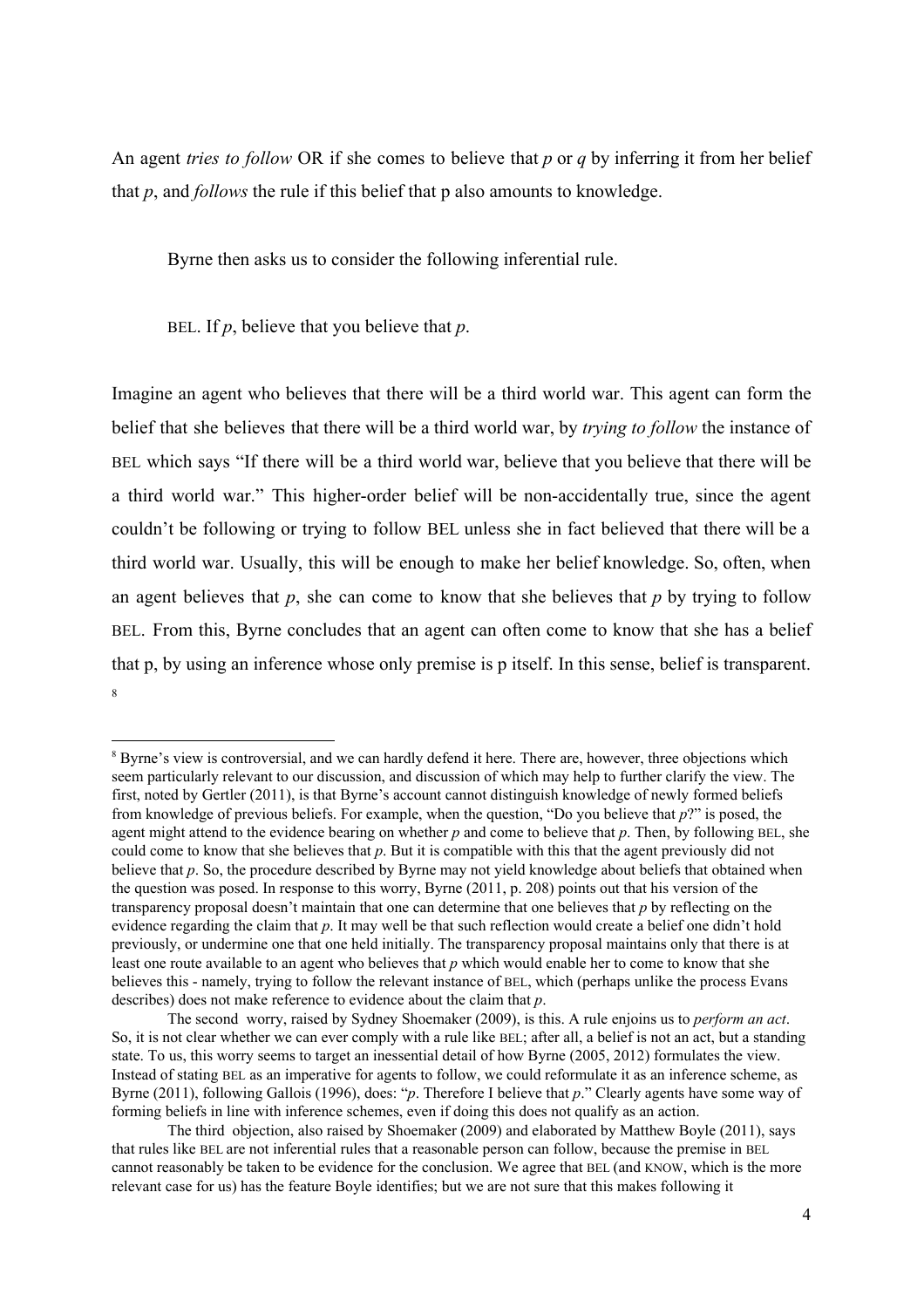Byrne (2012) observes that the account could also explain the transparency of knowledge. For consider the analogous inferential rule:

KNOW. If *p*, believe that you know that *p*.

Take an agent who comes to believe that she knows that *p* by *following* KNOW. Her belief that she knows will definitely be true, since she wouldn't count as following the rule unless she knew that *p*. Moreover, it seems plausible that the truth of the belief will usually be non-accidental. Often, this will be sufficient to make the belief knowledge. So, often, an agent can come to know that she knows, by following KNOW.

In what follows, we assume that following KNOW is a method we use to learn about our knowledge. How natural is this assumption? Sometimes, at least, we do answer the questions about our own knowledge by attending to facts about the external world. For example, when I go on holiday, I may wonder whether I should take my address book in case I want to write postcards. I go through my friends one by one (X lives at A, Y lives at B, etc.) and conclude that I know where everyone lives, so that the address book won't be necessary. In doing so, I settle a question about my knowledge by attending to a state of the external world. This, of course, is not to say that following KNOW is the only way of settling such questions. It is enough for our purposes for it to be the case that following KNOW is *one* method, amongst others, of gaining knowledge about our own knowledge.

# **2. Hope**

Byrne is content to claim that the possibility of following a rule like KNOW *sometimes* puts us in a position to know that we know. One might, however, hope for more.

unreasonable. After all, these rules have other good-making features, since the beliefs they generate are safe. Moreover, there are many situations, such as the address book example described below, in which reasoning in accordance with these rules strikes us as very natural.

We should also note that, while we will formulate our discussion in terms of Byrne's version of the transparency account, some of the core insights might be available to transparency theorists more generally; see section 7 for discussion.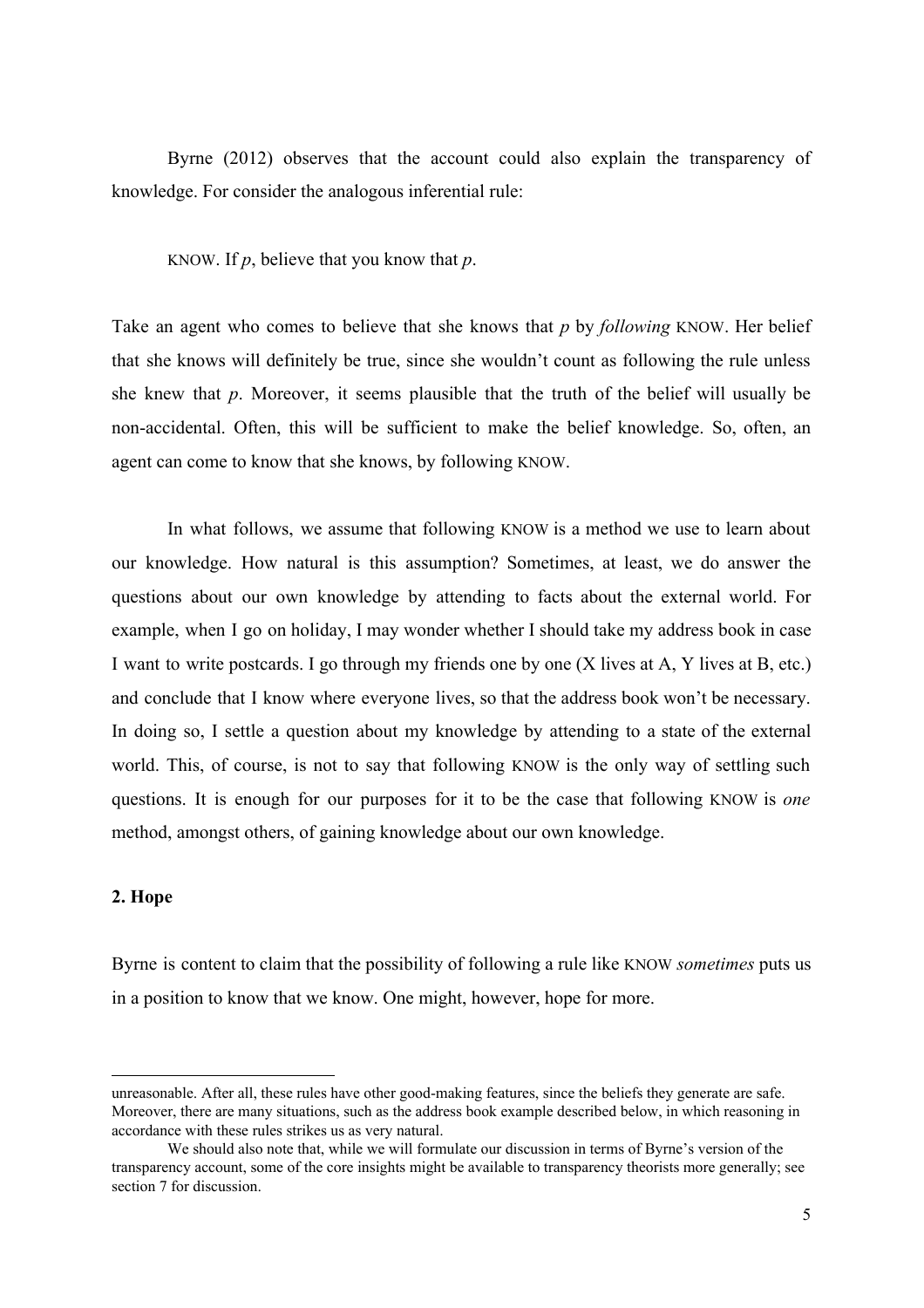Following a rule like KNOW is importantly similar to following a deductive inference rule like OR, which says, "If *p*, believe that *p* or *q*." To see the similarity, compare OR to the following rule discussed by Byrne (2005):

DOORBELL. If the doorbell rings, believe that someone is at the door.

The difference between OR and DOORBELL lies in this. An agent follows OR just in case she believes that *p* or *q*, because she knows that *p*. So, a belief formed by following OR is always true. By contrast, following DOORBELL need not always yield true beliefs. Sometimes, an agent can know that the doorbell has rung, even though there's no one at the door; a wiring defect might have made the doorbell ring. It should be obvious that KNOW is, in this respect, much more similar to OR than to DOORBELL: a belief formed by following KNOW is always true. To put the point slightly differently, the inferential transitions prescribed by OR and KNOW have a common virtue which that prescribed by DOORBELL lacks: they will never take you from a completely flawless belief (that is: a piece of knowledge) to a false one.

Now it is natural to think that the possibility of reaching a conclusion by applying simple deductive rules like OR from premises we know is *always* sufficient to put us into a position to know that conclusion. Given the similarity between following KNOW and following deductive rules like OR, it is thus tempting to think that transparency similarly puts us into a position to know that we know not just *sometimes* but *always*.<sup>9</sup> In other words, one might hope that the transparency of knowledge will support KK:

<sup>9</sup> For recent defences of KK on the basis of transparency, see Dokic and Égré (2009) and McHugh (2010). Our paper defends two core theses: that the transparency account motivates a tight analogy between *KK* and *Closure* and that beliefs formed by following KNOW always meet the safety requirement on knowledge. Neither of these is anticipated by these two papers: the analogy with *Closure* is absent from both, and while the two papers discuss the issue of safety, their treatment differs significantly from ours. McHugh (2010, pp.251-252) grants that an agent may know without being able to form a safe belief that she knows, and grants that safety may be a necessary condition on knowledge. However, he argues that such an agent would nonetheless in an interesting sense be 'in a position to know' that she knows, since this needn't be understood as being able to form a belief that would amount to knowledge. He may be right that there is such a sense, but if our argument works, it shows that agents who know are in a position to know that they know also in a more robust sense which does require being able to form a belief that would amount to knowledge. It is less clear to us what exact view Dokic and Egre  $(2009)$  take on the safety requirement. They maintain that higher-order reflective knowledge does not require us to leave a margin for error; but it is unclear whether they think that this is because such reflective beliefs needn't be safe to be knowledge or because such beliefs can be safe even when they leave no margin. Our argument, if successful, offers a way of substantiating this second version of their view.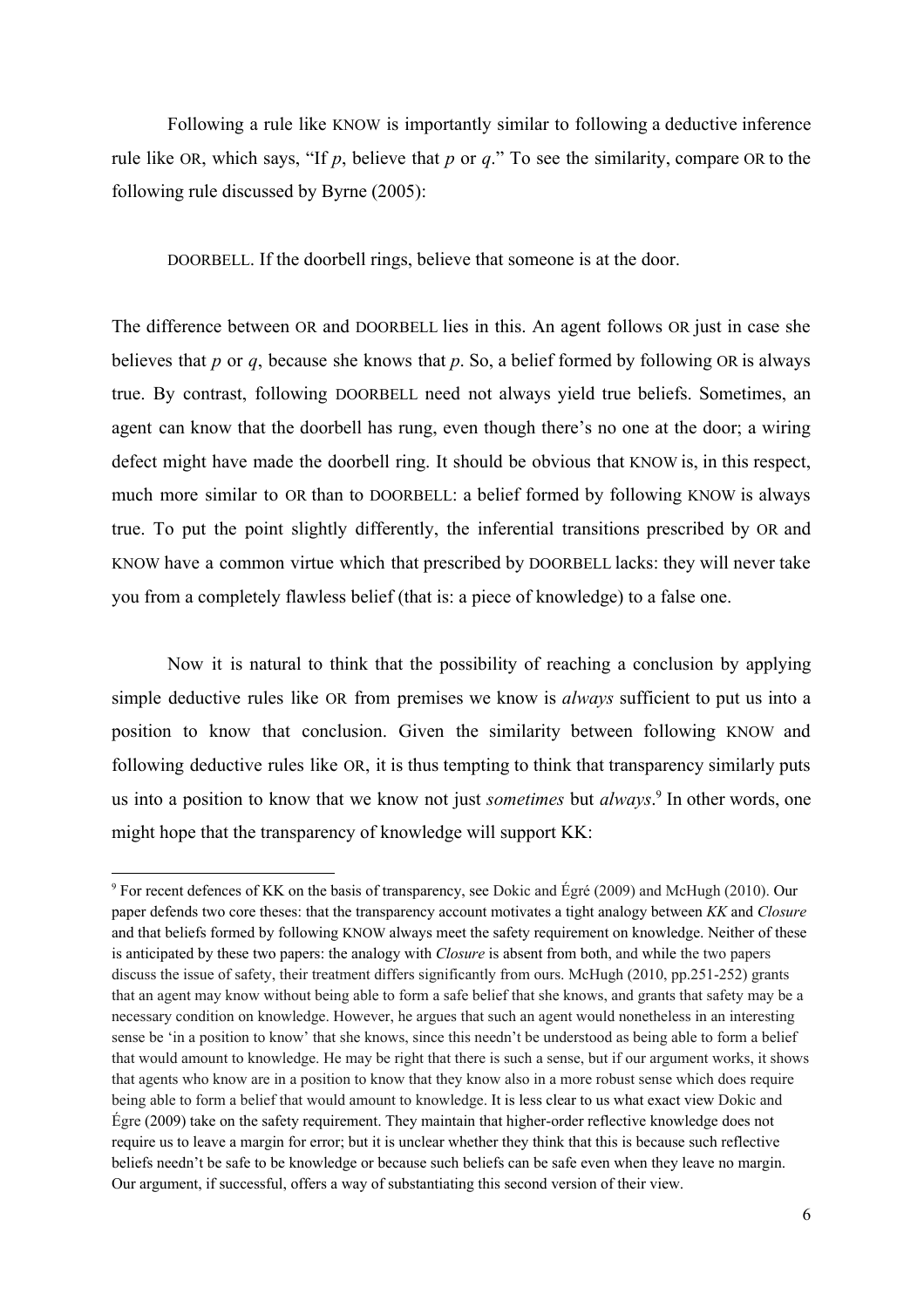KK. If an agent knows that  $p$ , then she is in a position to know that she knows that *p*.

Before it can become defensible, however, this hope must be somewhat qualified. After all, consider the equally unrestricted principle *Closure*:

*Closure*. If an agent knows that *p*, and *q* is an obvious logical consequence of *p*, then the agent is in a position to know that *q*.

In their unrestricted forms, both principles seem susceptible to at least three kinds of counterexamples.

Firstly, the agent in question might not have the concepts required to believe the claim in question. In the case of *Closure*, the agent might lack one of the concepts involved in q but not p; in the case of KK, the agent might (like Castaneda's (1979) Externus) have no self-concept, or might lack the concept 'knowledge'. In such a scenario, the unrestricted principle would seem to fail.

Secondly, the knowledge that *p* might not be *inferentially accessible*, i.e., accessible for making the relevant kinds of inferences.<sup>10</sup> For example, someone might know that a friend's phone number is  $617-785-6252$ , while being unable to access that information in any way other than by dialling the number without thinking about it (and being unaware that he has this ability). *Closure* would then predict that the agent is in a position to know that the friend's number contains two 6s, while KK predicts that the agent is in a position to know that he knows his friend's number. In both cases, however, this conclusion looks somewhat counterintuitive.

<sup>&</sup>lt;sup>10</sup> Note that to say that a belief is *inferentially accessible* (usable in inference) is different from saying that it is *reflectively accessible* (i.e. that the agent is in a position to know that she has this belief). Given the transparency account, it might turn out that inferential accessibility entails reflective accessibility (since we can use the transparency inference to learn of an inferentially accessible belief that we have that belief); but this connection is hardly an obvious or uncontroversial one.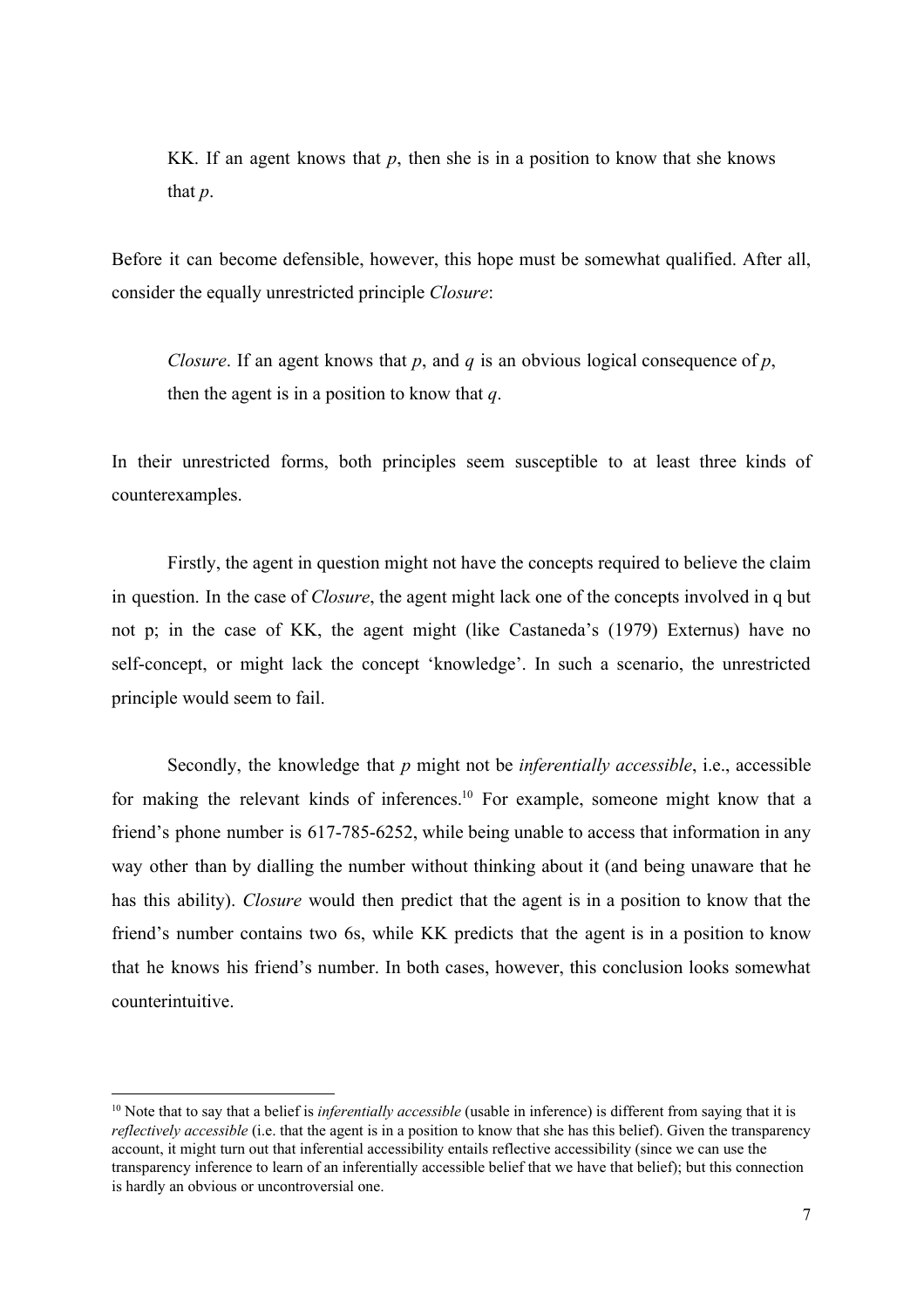Thirdly, there are cases in which contemplating the proposition the agent is supposedly in a position to know would generate worries that, in some way or another, would undermine the agent's belief in the premise and thus prevent her from drawing the inference. For example, while I know that I will be teaching logic next year, I might not be able to deduce from this that I won't die in a traffic accident sometime this year. For, if I were to consider the possibility of dying in a traffic accident, the uncertainty about this possibility would make me reconsider my conviction that I will teach logic next year.<sup>11</sup> Thus, even though I actually know that I will teach logic next year, I cannot use that knowledge to learn that I won't die in a traffic accident.

Similar counterexamples also seem to occur in the case of KK. I remember that Germany won the 2014 world cup. But, when I think about whether *I know* that Germany won the 2014 World Cup, I might feel the need to dig further: what exactly do I remember, how reliable are those memories, might I have been misled?<sup>12</sup> (Though it's important for our purposes that, as the earlier address example brings out, we do not always feel such a need.) If I do this, there is no guarantee that I will conclude that I do know, even if, initially, I did. But, much like in the analogous counterexamples to *Closure* where it seems weird to say "Sure, I will teach logic next year, but will I die in a traffic accident before then?", saying "Sure, Germany won, but do I know this?" seems a weird reaction here. This suggests that, when this kind of reflective process is triggered, I must drop the belief in the premise (that Germany won) as well, or at least mustn't "endorse" it. In this sense, then, the counterexamples are analogous, both arising from the fragility of knowledge under reflection.

 $11$  Cf Nagel (2011) who suggests that, when an agent contemplates the proposition about the traffic accident, she switches to a reflective mode of cognition and is unable to endorse her prior judgement about teaching logic next year, or base her judgements about the traffic accident proposition on that prior judgement. One might want further explanation for why so many agents would drop the relevant belief in these circumstances. *Contextualists* (such as Cohen (1988, 1998), Lewis (1996), Neta (2002), and Rieber (1998)) might appeal to the fact that contemplating the propositions in questions raises new error possibilities, which change what the agents in question mean by 'knowledge', and that it is clear to subjects that their belief does not meet those new standards. *Subject-sensitive invariantists* (such as Hawthorne (2004, ch.4)) might appeal to the fact that considering these propositions makes salient new decision situations, ones in which the stakes would be high enough to prevent the relevant belief from counting as knowledge. For our purposes, it does not much matter what exactly the explanation is, provided that it would also apply in the counterexamples to KK, as would seem to be the case.

<sup>&</sup>lt;sup>12</sup> Thanks to Jennifer Nagel for this observation.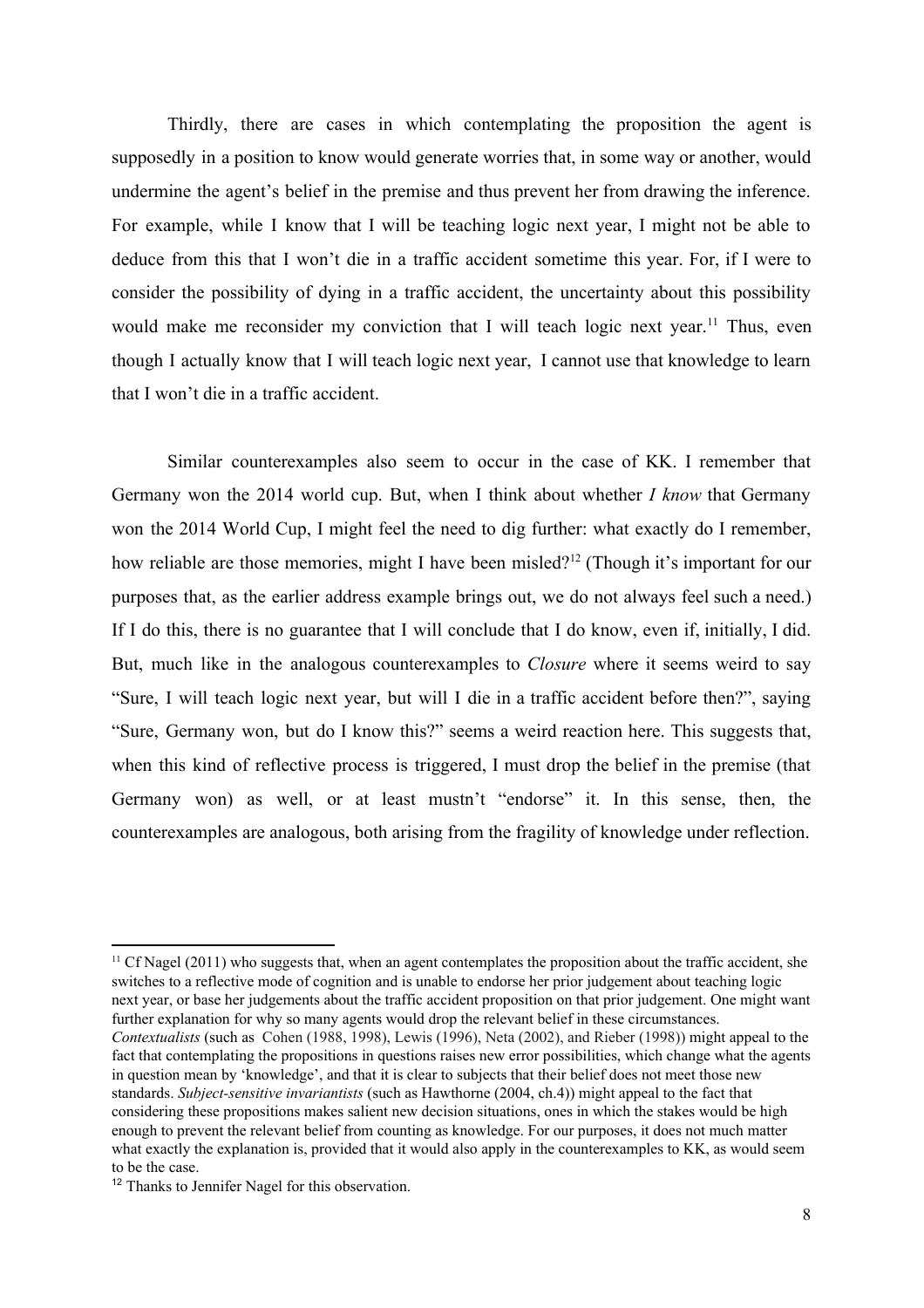Importantly, these problems do not, we think, tell against the thought that some qualified but still interesting version of *Closure* is correct. Perhaps, we can restrict *Closure* in the following manner to avoid these problems.

*Restricted Closure.* For any agent who is able to apply the relevant deductive rules to the premise that  $p$ , if she knows that  $p$ , and  $q$  is an obvious logical consequence of *p*, then she is in a position to know that *q*.

The phrase "is able to apply the relevant deductive rules to the premise that *p*" functions as somewhat of a placeholder here, and it is not the task of the current paper to spell it out further. However, the previous discussion shows that the following three are necessary conditions for the agent to be "able to apply the relevant deductive rules to the premise that p": (1) the agent must possess all the relevant concepts; (2) the agent's knowledge of the premise must be inferentially accessible; (3) the agent must be able to retain her knowledge that *p* when the issue of whether q is true becomes salient.

The realistic hope is then that the transparency account of how we know that we know could show that optimism about a suitably qualified version of KK, like the following, is no more futile than optimism about *Restricted Closure*.

*Restricted* KK. For any agent who is able to apply KNOW to the premise that *p*, if the agent knows that *p*, she is in a position to know that she knows that *p*.

Once again, the phrase "is able to apply the relevant deductive rules to the premise that p" functions as a placeholder, for which we offer no sufficient conditions. This does not, however, render the principle trivial. For the contention is that *Restricted* KK will be true when this placeholder is understood in whatever way it needs to be understood to render *Restricted Closure* true. Given what we said above, however, this claim is weak enough to not be refuted by counterexamples to KK, such as the ones discussed above, that rely on agents who fail to possess the relevant concepts, whose knowledge that *p* is inferentially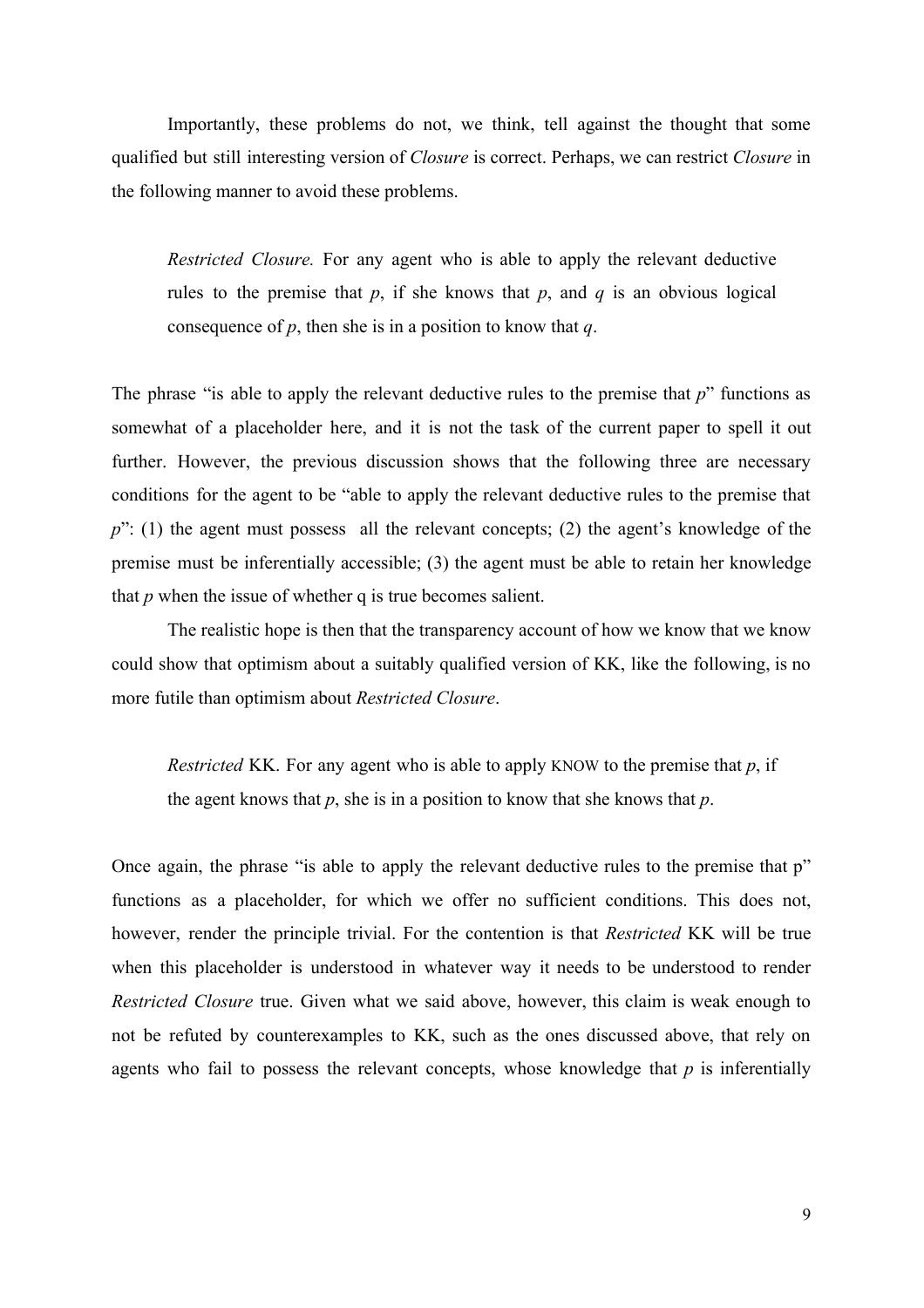inaccessible,<sup>13</sup> or who would lose their knowledge or belief that p when the question of whether they know p becomes salient.

Before moving on, it's worth quickly pointing out that *Restricted* KK is strong enough to explain the data motivating KK that we appealed to in the introduction. One way to see this is by noting that agents who violate KK for the reasons discussed above couldn't make judgments of the kind "*p*, but I take no stance on whether I know that *p*". The analogy between KK and *Closure*, however, gives us a more general way of verifying this. For *Closure* is also naturally motivated by the badness of certain judgments or assertions: when *p* is an obvious consequence of *q*, there is something very odd about someone who judges or asserts that p while refusing to take a stance on whether  $q<sup>14</sup>$ . This means that, however the restriction in *Restricted Closure* is understood, the resulting principle had better still explain why rational agents do not make such judgments or assertions. But then *Restricted KK* will explain why rational agents don't judge or assert "*p*, but I take no stance on whether I know that *p*" in an exactly parallel fashion.

# **3. Despair**

Unfortunately, the analogy between *Closure* and KK doesn't take us all the way. For there is also an important difference between KNOW and rules like OR. Applying OR takes an agent from the belief that *p* to the belief that *p* or *q*; if the first of those beliefs is true, so is the belief formed in the inference. By contrast, applying KNOW takes her from the belief that *p* to the belief that she knows that *p*; since not every true belief is knowledge, it is possible that, even though the belief in the premise is true, the belief formed via the inference is not. The inferential transition prescribed by OR therefore has a further virtue not shared by the one prescribed by KNOW: it will never take you from a true belief to a false one.

 $13$  Note that the distinction between reflective accessibility and inferential accessibility---discussed in footnote 10---plays an important role here. Requiring the knowledge to be reflectively accessible (i.e. requiring that the agent be in a position to know that she has this knowledge) would trivialize the principle. However, our principle requires only that the knowledge be *inferentially* accessible; the principle thus makes a substantive claim.

<sup>&</sup>lt;sup>14</sup> For versions of this observation, see DeRose (1995) and Hawthorne (2004).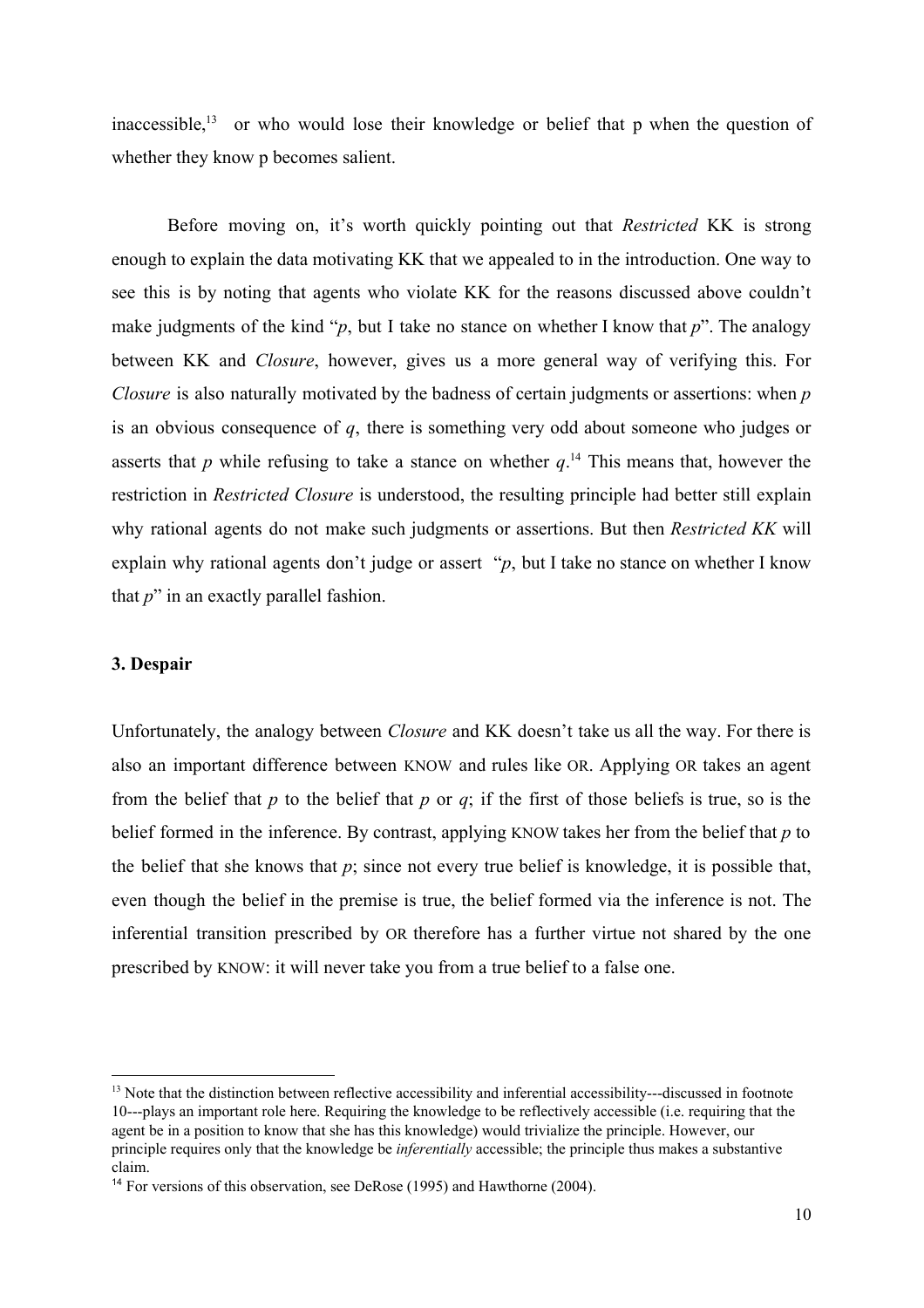This seems to matter, if we think that safety is a necessary condition on knowledge: you know that p only if you couldn't easily have falsely believed that p (i.e. don't falsely believe that  $p$  in any nearby possible worlds).<sup>15</sup> For suppose you know that  $p$ . Then, by safety, you don't falsely believe that *p* in any nearby worlds. So applying OR to form the belief that *p* or *q* will yield true beliefs not just in this world, but also in any nearby worlds. So the belief that p or q will be not only true, but also safe. There is no analogous guarantee that a belief that one knows, formed by applying KNOW, will be safe. For knowing that *p* guarantees only that *p* is true in nearby worlds in which it is believed, not that it is known there. So there may be nearby worlds in which you apply KNOW to go from the true belief that *p* to the false belief that you know *p*. Your actual belief that you know, while true, would thus seem to be unsafe.

Timothy Williamson's influential criticism of the KK principle nicely illustrates this worry.<sup>16</sup> Consider Mr Magoo, who is taking part in a contest of judging the height of randomly selected trees. Mr Magoo's ability to judge such heights is good but imperfect. In particular, if Mr Magoo actually judges that tree T is at least *x* inches tall, he could easily have made that same judgment about any tree up to 5 inches shorter. This means that, when faced with a 100 inch tree, the strongest claim Mr Magoo can know is that he is faced with a tree that is at least 95 inches tall. For suppose he were to believe that he is faced with a tree that is at least, say, 98 inches tall. Then his belief would be unsafe. For he could easily have believed the same thing when faced with a tree 5 inches shorter; and, since such a tree would have been only 95 inches tall, his belief would then have been false.

None of this raises trouble for *Closure*: since the belief that the tree is at least 95 inches tall is safe, anything deduced from it is true in all nearby worlds in which it is inferred from this belief, and hence equally safe. But the example does raise trouble for KK. For

<sup>&</sup>lt;sup>15</sup> This gloss on safety isn't adequate: when the claim that  $p$  couldn't easily have been false (e.g. because it is a necessary truth), this definition of safety would predict that an agent's belief that *p* is safe, no matter how unreliably she forms that belief. So, a better gloss is that S's belief that *p* is safe only if S couldn't easily have formed a *relevantly similar* false belief (which needn't be a belief that *p*). But the disanalogy we're interested in bringing out here doesn't depend on considerations about propositions that couldn't easily have been false. So, we will set this complication aside.

<sup>&</sup>lt;sup>16</sup> See Williamson (2000, chapter 5). We will present a somewhat simplified and less careful version of the argument, since the additional details aren't relevant to our particular concerns. Our response would block the original argument in exactly the way indicated by Dokic and Égré (2009).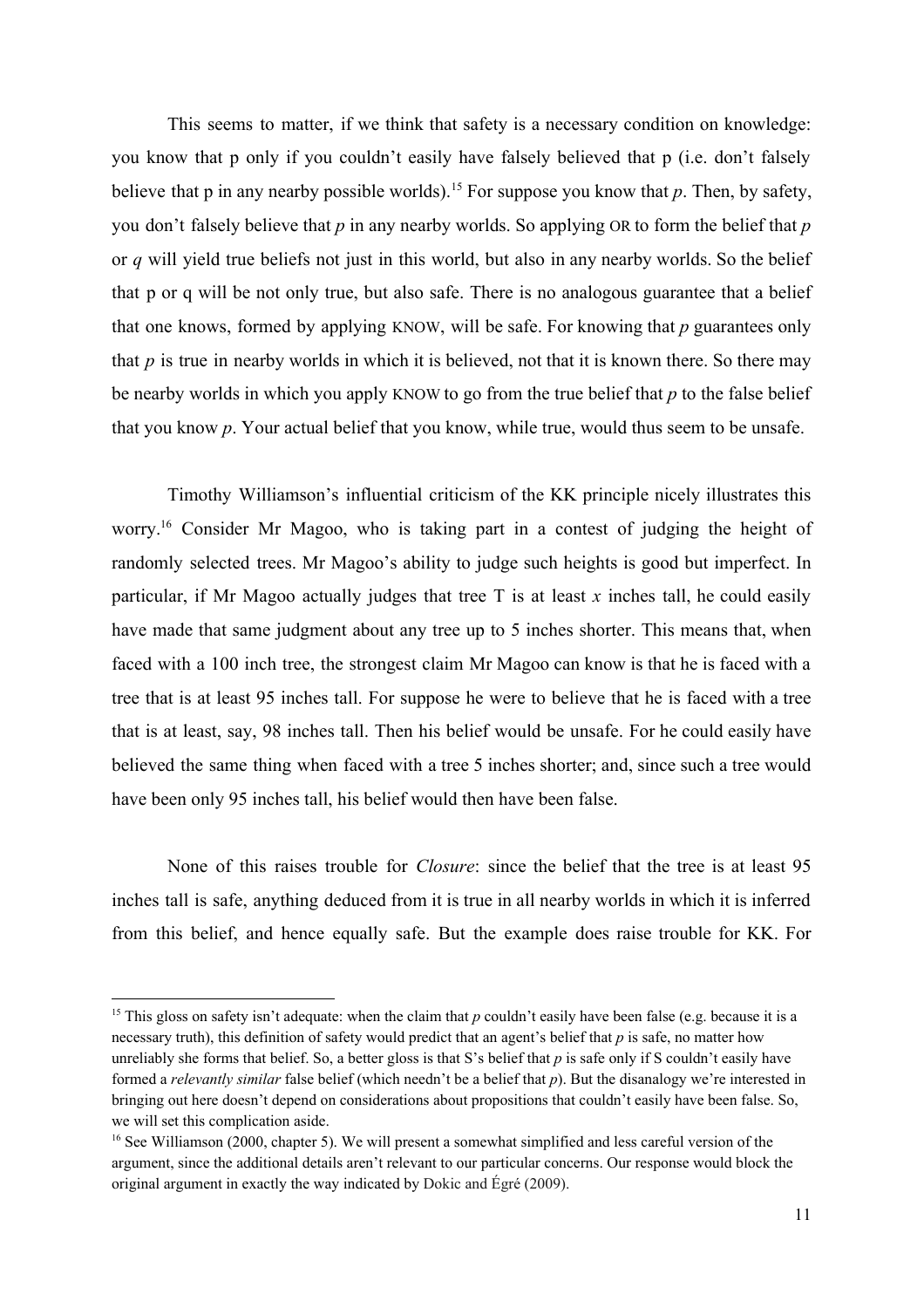suppose that, faced with a 100 inch tree, Mr Magoo believes that he knows the tree to be at least 95 inches tall. Then it would seem that he could easily have formed that same belief (the belief that he knows the tree to be at least 95 inches tall) when faced with a tree 98 inches tall. After all, we're assuming that he could easily have believed, in such a scenario, that the tree is at least 95 inches tall, and so he could have come to believe that he knows this by applying a rule like KNOW. But, had Mr Magoo been faced with a tree 98 inches tall, he would not have known that it is at least 95 inches tall. By the same reasoning as in the previous paragraph, the strongest thing Mr Magoo could have known about a 98 inch tree is that it is at least 93 inches tall. Thus, Mr Magoo could easily have believed himself to know that the tree is at least 95 inches tall when he knew no such thing (though not: when no such thing was true), and so his belief that he knows is unsafe. Therefore, Mr Magoo knows the tree to be at least 95 inches tall, but seems to be in no position to know that he knows this. Hence, KK is false.

#### **4. The Basis of Inferential Knowledge**

In section 2 we saw some initial ground for optimism that the transparency account of introspection would allow us to vindicate KK. But in section 3 we encountered a major challenge: even if beliefs formed by following KNOW are always true, there is no obvious reason to think that they are always safe. And if they aren't always safe, they aren't always knowledge. So even if we adopt the transparency account of introspection, it is not clear that we can thereby defend KK.

Our discussion of safety, however, was extremely informal. We used something like the following gloss: an agent's belief that *p* is safe if that agent couldn't easily have falsely believed that *p* (i.e. doesn't falsely believe that *p* in any nearby worlds). But a little reflection makes obvious that this is too stringent a requirement. Imagine that someone, following DOORBELL, comes to believe that there is someone at the door, in a situation in which the doorbell ringing is in fact a reliable indicator of someone being at the door. It seems clear that such a belief would count as knowledge. And this is so even if there are nearby worlds where the agent comes to falsely believe that there's someone at the door, not by following DOORBELL, but because someone mistakenly tells her that there's someone at the door. The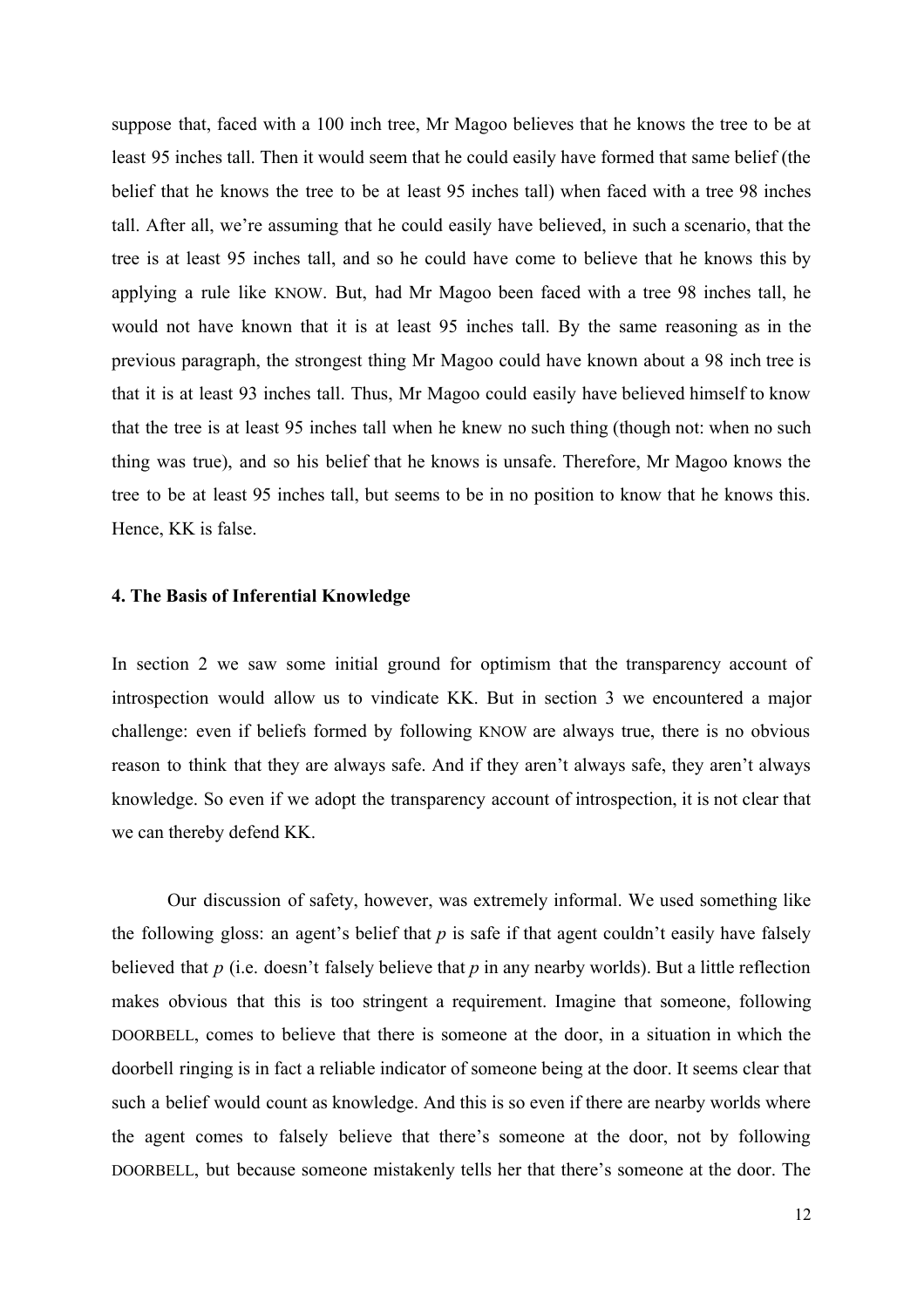natural conclusion is that the possibility of a false belief formed *on a very different basis* shouldn't render our agent's actual belief unsafe.<sup>17</sup> A better gloss on safety is thus: an agent's belief that *p*, formed on basis *B*, is safe if that agent couldn't easily have falsely believed that  $p$  on basis  $B$ <sup>18</sup>

Whether the transparency account supports KK against the challenge from safety depends entirely on what we take to be the basis of a belief formed by following KNOW. For consider the two obvious options.<sup>19</sup> According to one, the basis of the belief is *following* KNOW, so that (by the definition of 'following' in section 1) no other belief counts as having the same basis unless it is also formed by applying KNOW to known premises. According to the other, the basis of the belief is *trying to follow* KNOW, so that every belief formed by applying KNOW to premises which are themselves believed (even if they aren't known) counts as having the same basis. (It's worth pausing to note explicitly that it isn't obvious that the basis of a belief formed by following a rule R is *following* R: even if a belief was in fact formed by applying R to known premises, that doesn't mean that all and only this information about its origin gets included in specifying its basis.)

Now, we have already seen that KNOW is a rule which, whenever it is followed, will result in a true belief. If the basis of a belief formed by following KNOW is *following* KNOW, this is enough to ensure that following KNOW will always yield safe beliefs. For a belief in some nearby possibility will count as being formed on the same basis only if it was also formed by following KNOW; and we've already shown that such a belief must always be true. Hence the agent couldn't have formed a false belief on the same basis. So the belief is safe.

No such argument is possible if the basis of a belief formed by following KNOW is *trying to follow* KNOW. For, unlike trying to follow BEL, trying to follow KNOW is not guaranteed to yield a true belief. This is essentially what happened in the case of Mr Magoo.

<sup>&</sup>lt;sup>17</sup> A superficially different response to this kind of example is to appeal to a special notion of 'what could easily have happened', so that all the possibilities that could easily have happened have to resemble the actual possibility in a particular way. For this response, see DeRose (1995). We're inclined to think that talk of bases is merely a notational variant, putting a label on the resemblance in question.

<sup>&</sup>lt;sup>18</sup> As mentioned earlier, one might want to require also that the agent couldn't easily have formed a relevantly similar false belief on basis B; we will continue to ignore that complication.

<sup>&</sup>lt;sup>19</sup> We consider a third in section 4, and a fourth in footnote 27.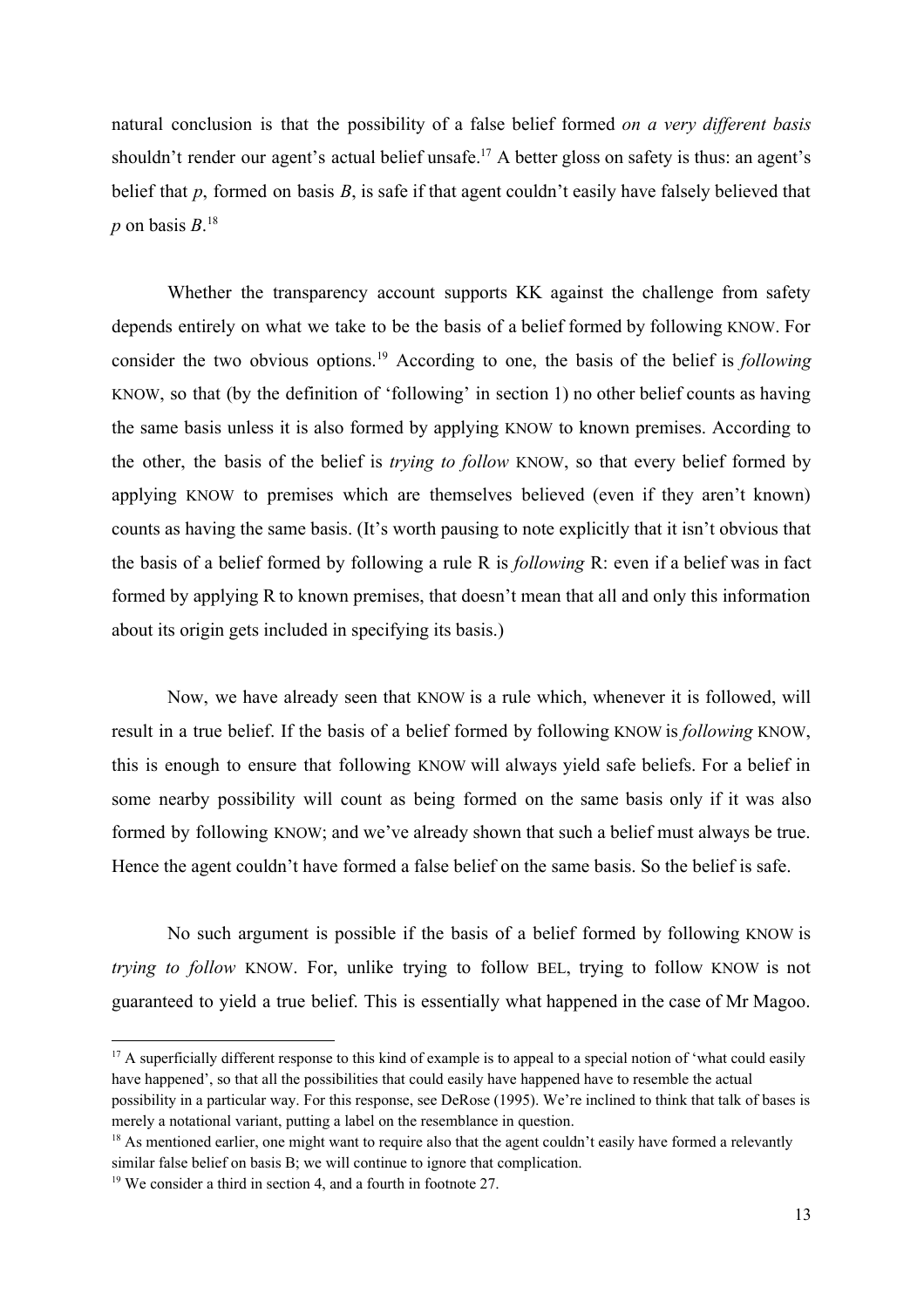In the actual scenario, in which Mr Magoo is faced with a 100 inch tree, Mr Magoo follows KNOW in moving from his knowledge that the tree is at least 95 inches tall to his belief that he knows this. In the nearby scenario in which Mr Magoo is faced with a 98 inch tree and still believes that it is at least 95 inches tall, he merely tries to follow KNOW in coming to believe that he knows the tree to be at least 95 inches tall. If *trying to follow* KNOW is the basis of his actual belief, that nearby false belief counts as being formed on the same basis, and hence prevents the actual belief from being safe. By contrast, if *following* KNOW is the basis, the possibility of this false belief formed by trying to follow KNOW is irrelevant.

Which of these---following KNOW or *trying to follow* KNOW---is the right way of individuating the basis of a belief in fact formed by following KNOW? We doubt that we have a sufficiently firm pre-theoretic grip on the relevant notion of 'basis' to address this question directly.<sup>20</sup> But there are theoretical grounds for imposing some high-level constraints, which (together with substantive judgments about which beliefs amount to knowledge) will be enough for our purposes.

One natural thought is that the manner in which we individuate the bases of beliefs within the safety-theoretic framework shouldn't be piecemeal. In other words, the basis of pretheoretically similar beliefs should be individuated similarly; and, in particular, the basis of a belief formed by following an inferential rule must be individuated in the same manner, irrespective of what the rule is. More precisely,

*Generality Constraint.* If the basis of a belief formed by following rule *R* is bearing relation *X* to *R* (e.g. following, trying to follow, etc.), then the basis of a belief formed by following rule  $R'$  is bearing relation  $X$  to  $R'$ .<sup>21</sup>

 $20$  For this point, see Goldman (2009). Goldman points out that the notion of 'basis' ordinarily applies to mental states like experiences and memories, which do not have the global reliability properties which bases should have by lights of the safety theorist. Following Williamson (2009b), we may indeed accept a 'liberal conception' of bases, under which bases may include processes of belief-formation as well as facts about the causal background against which those processes operate. However, unless we also accept some structural constraints on how we individuate bases, any appeal to bases for the purposes of explaining case-judgements will look extremely piecemeal. That motivates the kind of constraints that we accept in this section and in section 4.

<sup>21</sup> One might object to the *Generality Constraint*, say, because there are important disanalogies between transparent and deductive inferences (e.g. with regards to whether the premises evidentially support the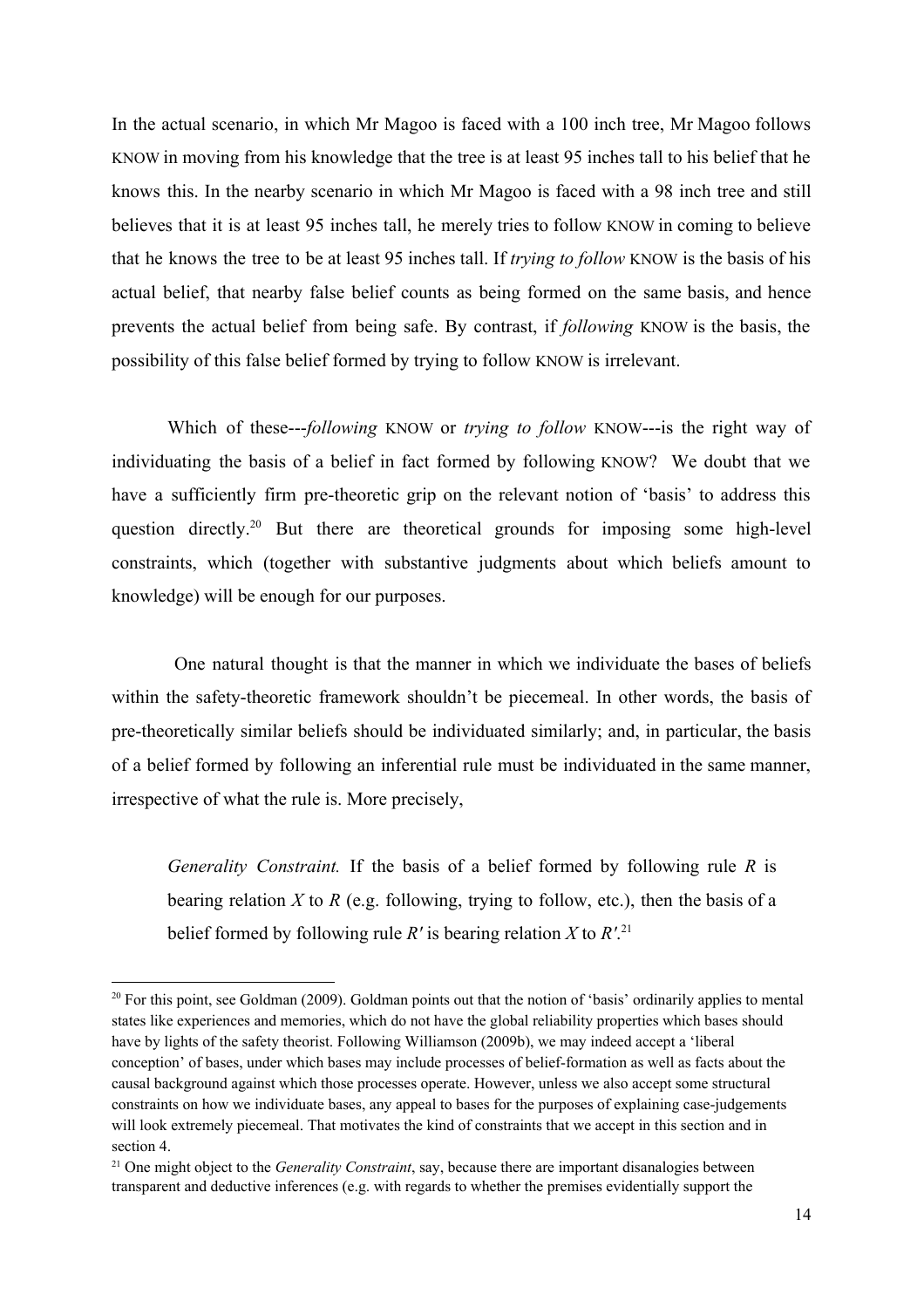For example, if the basis of a belief formed by following BEL is *trying to follow* BEL, the basis of a belief formed by following DOORBELL had better be *trying to follow* DOORBELL. A second constraint, linking the basis of a belief which amounts to knowledge to the explanation for why that belief is true, will be introduced and motivated in section 4. These constraints, we claim, will be enough to reduce the option space enough to make progress on the status of KK.

In particular, the *Generality Constraint* implies that if the basis of a belief formed by following KNOW is *trying to follow* KNOW*,* then the basis of a belief formed by following OR is *trying to follow* OR. But, as we are about to show, this would conflict with *Closure* (which, for purposes of this paper, we are treating as non-negotiable) just as much as it conflicts with KK.

To see why, consider someone who in fact knows that there is a sheep in the field, having seen it. The sheep very nearly escaped a few seconds before our agent looked at it. Had it done so, someone would have prevented our agent from looking at the field and simply told her that there was a sheep in it. With no reason to distrust her informant, our agent would have formed the false belief. This doesn't prevent her from knowing, given how things actually proceeded, because the false belief would have been formed on a very different basis.

So far, not much of interest has happened. But now suppose that our agent applies OR to infer that there is a sheep or a cow in the field from her knowledge that there is a sheep in the field. Since OR is a paradigmatic inference rule, and our agent knows the condition, that belief should amount to knowledge. However, if we identify the basis of the belief in the disjunction as *trying to follow* OR, her belief will be unsafe. For there is a nearby situation in which she believes the disjunction on the same basis, by inferring it from her mistaken

conclusion), or because one holds that the notion of a 'basis' is not a theoretically tractable concept. We respond to such worries in section 6; roughly, our claim is that our response to the safety-based objection to KK retains its dialectical significance even if the *Generality Constraint* is rejected for such reasons.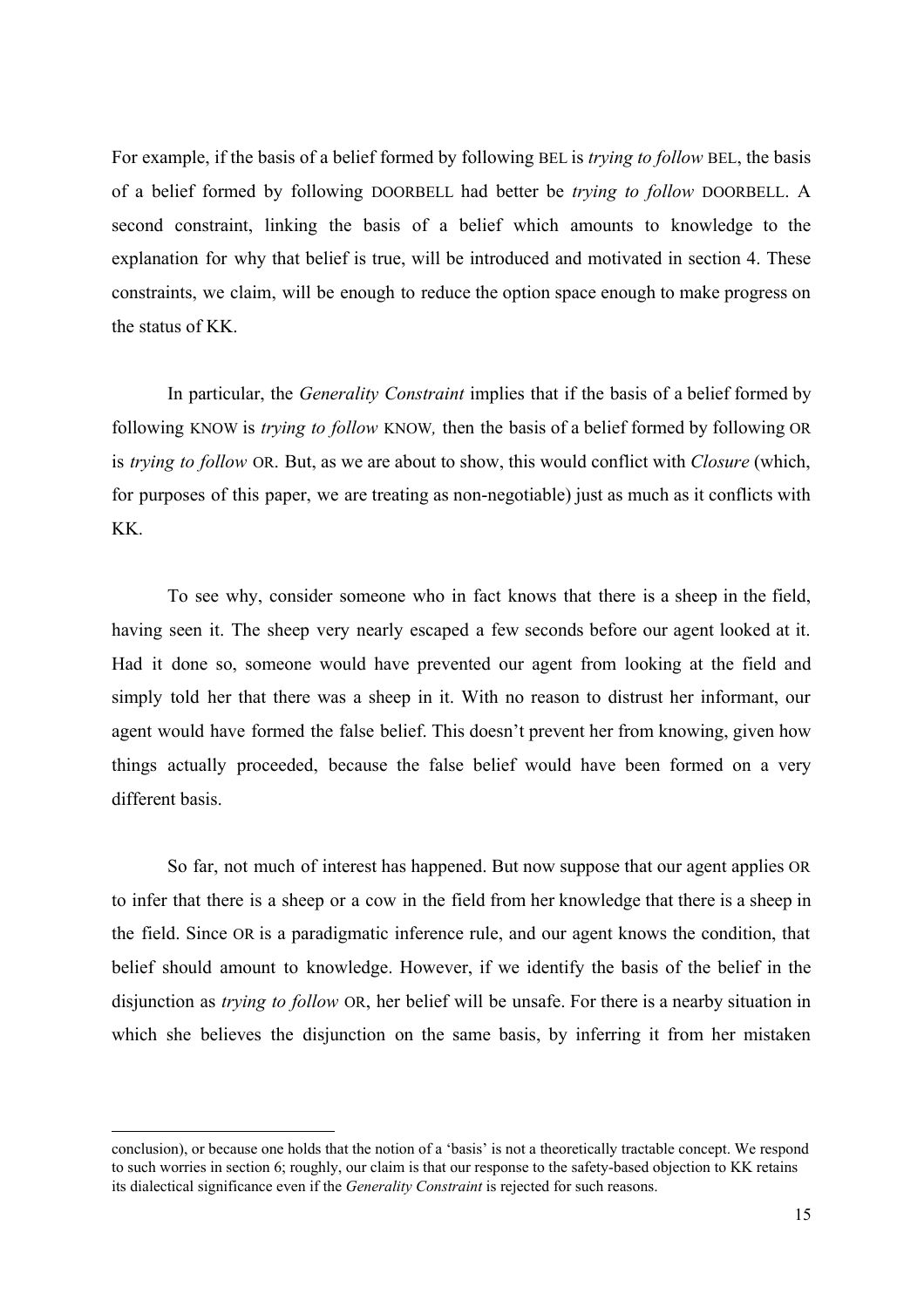(testimony-based) belief that there is a sheep in the field. We conclude that one shouldn't identify the basis of the belief in the disjunction as *trying to follow* OR.

The problem is naturally avoided if we take the basis of the belief in the disjunction to be *following* OR. In the nearby world in which our agent's belief in the disjunction is mistaken, that belief was not formed by applying OR to known premises. If the basis of the belief in the actual world is *following* OR, that means that the mistaken belief was not formed on the same basis. The belief in the disjunction thus still counts as safe. This is a powerful reason to prefer thinking of the basis of the belief as *following* OR rather than as *trying to follow* OR. By the *Generality Constraint*, then, it is a powerful reason to prefer thinking of the basis of the belief that one knows as *following* KNOW rather than as *trying to follow* KNOW. And if that is how we think of the basis of beliefs formed by following KNOW, such beliefs are guaranteed to be safe.

#### **5. Expanding Bases**

However, our objection to specifying the basis as *trying to follow R* makes salient a third alternative specification of the basis. Consider again the case where our agent forms the belief that there's a sheep or a cow in the field by following OR. Here, the belief she uses when she follows OR is a perceptual belief. So, perhaps, the right specification of the inferential belief is *trying to follow* OR *using a perceptual belief*. Now, in the nearby worlds where the agent tries to follow OR using a testimony-based belief, she doesn't try to follow OR using a perceptual belief. So, the false testimony that the agent might have received in nearby worlds doesn't undermine the safety of the belief that she forms by reasoning from a perceptual belief. So the alleged counterexample to *Closure* is blocked by this third proposal.

While avoiding the counterexample to *Closure*, the third alternative does allow for counterexamples to KK. For consider, again, the case of Mr Magoo, who knows by perception that the tree in front of him is at least 95 inches tall. Now suppose that Mr Magoo follows KNOW, and comes to believe that he knows that the tree is at least 95 inches tall. If we take the right specification of the basis to be *trying to follow* KNOW *using a perceptual belief*, this belief will be unsafe. For, in the nearby case in which he takes himself to know the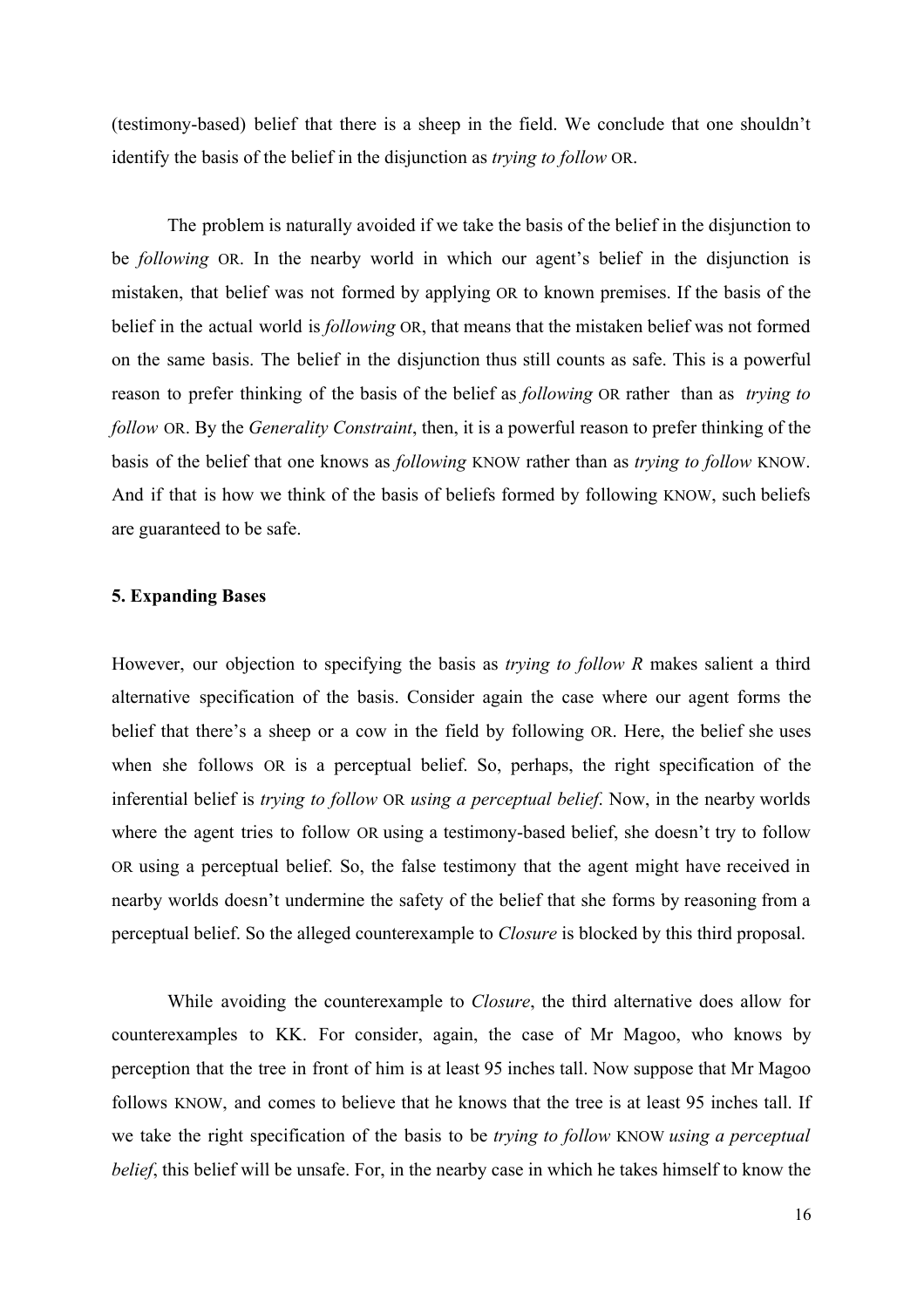same thing even though the tree is only 98 inches tall, this belief that he knows will still be formed by trying to follow KNOW using a perceptual belief that the tree is at least 95 inches tall, albeit a perceptual belief that doesn't amount to knowledge. So Mr Magoo's actual belief that he knows isn't safe from error, and therefore isn't knowledge.

More abstractly, the strategy behind the 'third alternative' is this. Consider an agent who forms a belief *b* by following an inferential rule *R* using a belief that *p*, which is itself held on basis B. Then the correct specification of the basis of *b*, according to the strategy in question, is: *trying to follow R using a belief that p held on basis B*. In our examples, this makes the basis of the inferential belief something like *trying to follow OR using a belief that there is a sheep in the field held on the basis of perception* and *trying to follow* KNOW *using a belief that the tree is at least 95 inches tall held on the basis of perception*.

We have already seen that such a strategy predicts Mr Magoo to be a counterexample to KK. And we also saw that it avoids our potential counterexample to *Closure*. But the second point can and should be generalized, to show that this strategy is compatible with *Closure* across the board. For suppose that our agent knows that *p*, and forms the belief that *p* or *q* by following OR using her belief that *p*. Let B be the basis of her belief that *p*; then the basis of her belief that *p* or *q* is *trying to follow OR using a belief that p held on basis B*. Now, any possibility in which our agent comes to believe that p or q by trying to follow OR using a belief that p held on basis B is, trivially, a possibility in which she believes that *p* on basis B. Since our agent's belief that p amounts to knowledge, any such possibility which is also nearby is one in which  $p$  is true. But then this possibility is also one in which  $p$  or  $q$  is true. It follows that any nearby possibility in which our agent believes that *p* or *q* on the same basis is one in which it is true that  $p$  or  $q$ ; and hence it follows that her belief that  $p$  or  $q$  is safe. On this way of construing bases, then, beliefs formed by deduction from safe beliefs are themselves safe, while beliefs formed by reasoning in line with KNOW from safe beliefs needn't be. The proposal thus predicts the exact disanalogy between KK and *Closure* that has worried us since section 3.

To argue against this third alternative, we will need to delve a little deeper into the theory of bases.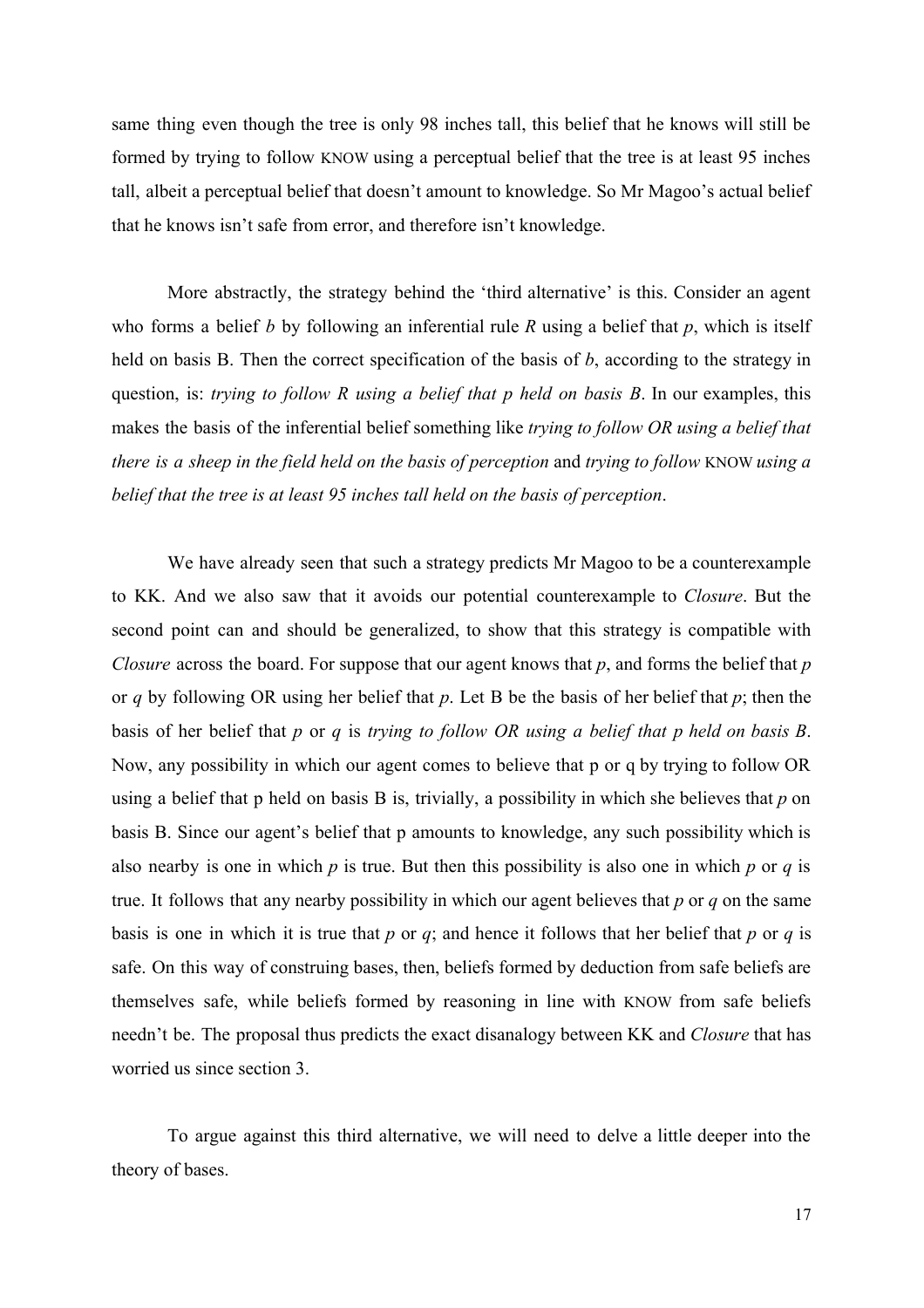According to a natural conception of *coincidence*, an event can be treated as a coincidence or an accident only if it is *inexplicable* in a certain sense.<sup>22</sup> To borrow an example from David Owens (1992), suppose, on a rainy day, I pray that it doesn't rain tomorrow, because tomorrow is my wedding day. Indeed, my prayer comes true. The sceptics will say that this is a mere coincidence: the fact that my prayer came true has two constituents which are independent of each other, namely the fact that I made a prayer with content C on a particular day, and the fact that C came true the next day. There is a separate explanation of why each of these happen, but there is no explanation of why they happen together. The faithful will insist that this is no coincidence: God heard my prayer and prevented the rain from continuing, so that there is an explanation of why both things happen together. According to this conception of *coincidence* or *accident*, an event is non-accidental only when there is an explanation of why all the constituents of the event happen together.

One lesson of the Gettier problem is that, when someone knows, it is non-accidental that she believes the truth. On the explanatory conception, this means that an agent knows only when there is an explanation of why the agent's belief and the truth coincide. Now, the most common motivation for the safety condition on knowledge is that the safety condition guarantees that the truth of a belief that amounts to knowledge is not an accident or a coincidence.<sup>23</sup> However, on the explanation-based conception of coincidence, it can do so only if we assume the following constraint.

*Explanatory Constraint.* If *B* is the basis of a belief that amounts to knowledge, then the proposition that the belief was formed on basis *B* should provide the ingredients needed to explain, together with the facts about the circumstances, why the belief is true.

For if the basis of a belief doesn't provide the ingredients to explain why the belief is true in the relevant circumstances, it is hard to see why a belief couldn't be safe even though there is

 $22$  For a similar idea, see Sorabii (1980) and Owens (1992). Sorabii traces the idea back to Aristotle.

<sup>&</sup>lt;sup>23</sup> Sosa (1999) motivates safety as a condition as an alternative to Nozick's (1981) sensitivity condition on knowledge, while Pritchard (2005) takes it to be an anti-luck condition on knowledge. In each case, the main purpose of the safety condition is to rule out instances of epistemic luck typical of Gettier-type examples.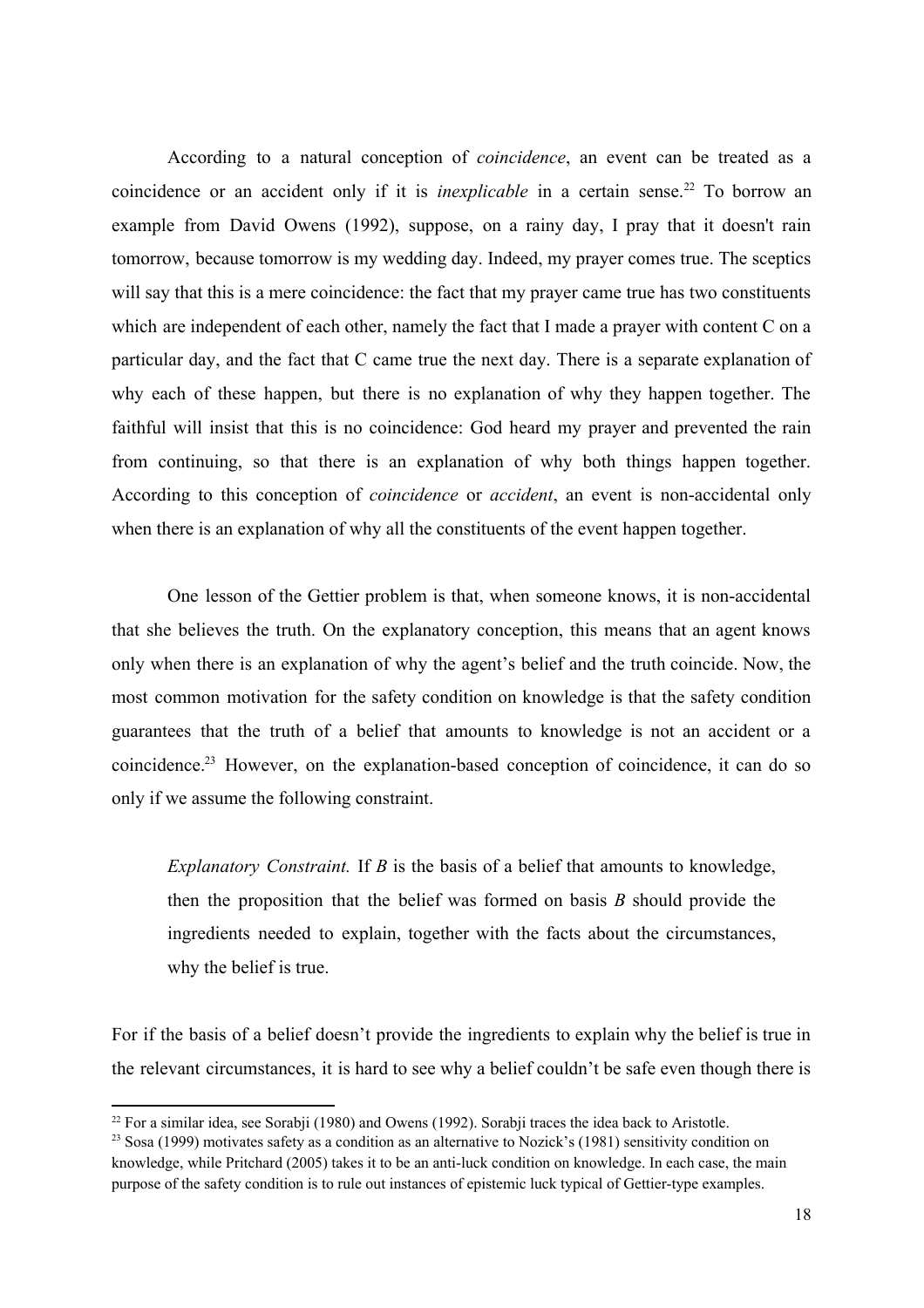no explanation at all for why the belief is true; a belief could thus be both safe and true only by accident. To prevent this result, we should endorse the *Explanatory Constraint*.

We will argue that this constraint is compatible with taking the basis of a belief formed by following OR to be *following* OR, but not something like *trying to follow* OR *using a perceptual belief*.

The positive part of this strikes us as straightforward: it seems a very good explanation of why S's belief that *p* or *q* is true that she deduced it from something which she knew. The negative part is slightly trickier. Why is it not an equally good explanation that she deduced it from her belief that *p*, which she had in turn formed by perception? After all, together with the background information which shows perception to be reliable, this also entails the observation that needed to be explained.

Our worry is that the explanans is not adequately *proportioned* to the explanandum in this case.<sup>24</sup> Suppose I were to try explaining why a ball released on the lip of a basin ends up at the basin's lowest point, by appeal to the exact initial position and velocity of the ball.<sup>25</sup> Then you would have good reason to reject my proposed explanation out of hand, not because it fails to entail the explanandum, but because it brings in too many extraneous details. After all, the ball would have ended up where it did even if it had been released at quite a different part of the basin with quite a different initial velocity. Similarly, it seems to us that bringing in the basis of S's belief that *p* introduces information irrelevant to explaining why S's belief that *p* or *q* was true. After all, she would have formed the same true belief even if she had known that  $p$  in some other way, say by testimony.

By itself, this does not sink the proposal for individuating bases. For the *Explanatory Constraint* does not require that *all* the information contained in the fact that the belief was

<sup>24</sup> Some writers, like Yablo (1992) and List and Menzies (2009), take *proportionality* to be constraint on what counts as a cause. Others, like Weslake (2013), take the notion of *proportionality* not to have its place in a theory of causation, but rather in a theory of explanation. For our purposes, this second understanding of proportionality is enough.

 $25$  For this example, see Strevens (2008, pp. 434-435), who uses it to illustrate a different virtue of explanations, namely *robustness*.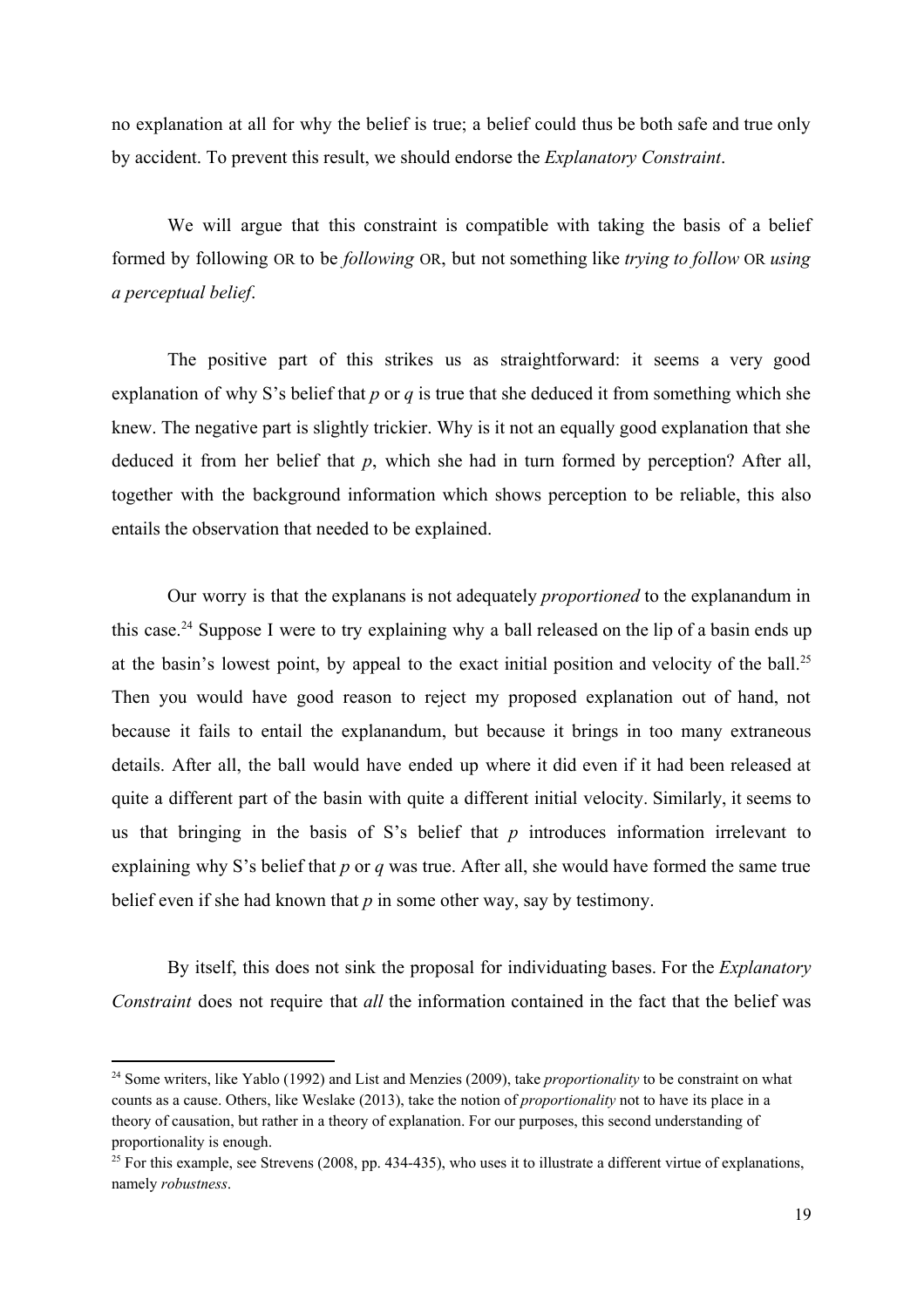formed on basis  $B$  should feature in the explanation for why the belief is true.<sup>26</sup> So the proposal could be saved if there were some consequence of the proposition that the belief formed by *trying to follow* OR *using a perceptual belief* which did explain why the belief was true. But what would that consequence be? Not that the belief was formed by trying to follow OR using a belief that amounted to knowledge, since that doesn't follow from the fact that it was formed by trying to follow OR using a perceptual belief.

Our best shot is that the consequence is some long disjunction, which enumerates all the ways in which the agent could have come to know that p in the relevant circumstances. That is, the fact we might appeal to in the explanation is that the belief that *p* or *q* was formed by trying to follow OR using a belief that was either based on perception or testimony or memory or… That fact does have the virtue of being adequately proportional; it does not mention excess information which is irrelevant to why the belief that *p* or *q* is true.

Nonetheless, we do not think that it can feature in an explanation of why that belief is true. The problem is that there is no single uniform route from each of the disjuncts to the explanandum. For each disjunct, we need to start off explaining why the belief that p, formed in this way, would be true; and the explanation of this will be different in each case. So the disjunctive fact also cannot feature in an adequate explanation of why the belief that *p* or *q* is true. Since we see no other promising consequence which a defender of these extended bases could appeal to, we conclude that this third proposal for how to individuate bases is incompatible with the *Explanatory Constraint*.

We have now discussed three natural proposals for how to specify the basis of a belief formed by following a rule *R*:

<sup>&</sup>lt;sup>26</sup> Moreover, we ourselves are committed to rejecting such a stronger requirement. For it seems clear that the explanation for why a belief formed by following BEL is true is not that it was formed by *following* BEL, but rather that it was formed by *trying to follow* BEL (since it would have been true, and for the same reason, either way). But the *Generality Constraint* commits us to saying that the basis of a belief formed by following BEL is *following BEL*. So not all of the information provided by the basis of this belief is relevant to explaining its truth. Nonetheless, since that the belief was formed by following BEL entails that it was formed by trying to follow BEL, and the latter is the crucial claim needed to explain why the belief is true, this treatment of BEL still satisfies the less demanding *Explanatory Constraint*.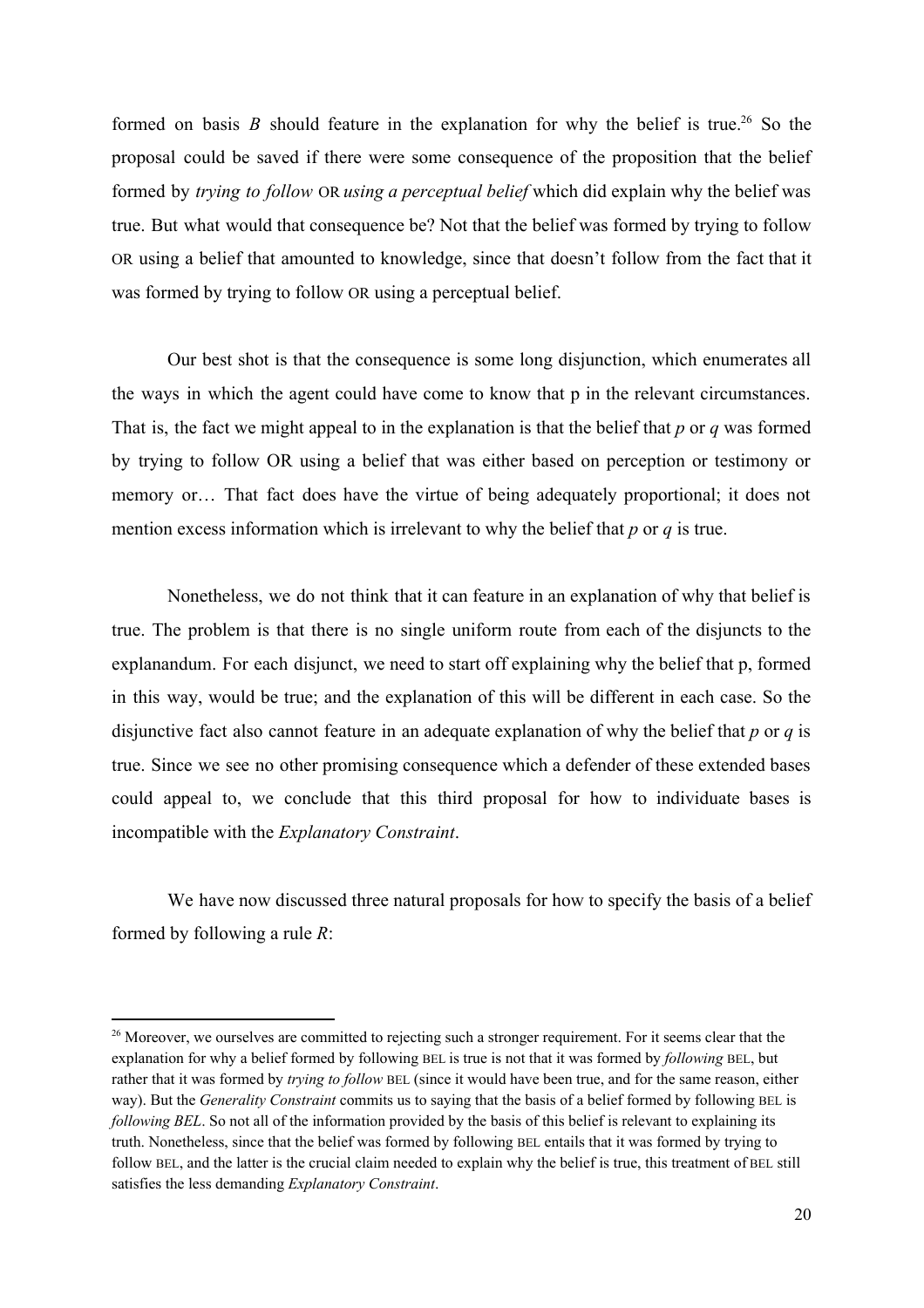- 1. The basis of a belief formed by following R is to be individuated in terms of *following* R;
- 2. The basis of a belief formed by following R is to be individuated in terms of *trying to follow* R;
- 3. The basis of a belief formed by following Ris to be individuated in terms of *trying to follow* R *using a premise believed on the same basis as in the actual case.*

Furthermore, we have shown that proposals 2 and 3 are independently problematic: proposal 2 generates implausible counterexamples to *Closure*, while proposal 3 is incompatible with the plausible *Explanatory Constraint*. Since we can see no natural fourth proposal, we conclude that proposal 1 is correct.<sup>27</sup> And, as we saw earlier, it follows from this that beliefs formed by following KNOW always count as safe.

# **6. The Role of the Generality Constraint**

We have argued that (initial impressions to the contrary) beliefs formed by following KNOW are always safe, since the agent couldn't easily have formed a false belief on the same basis. It may be helpful to quickly recast that argument, in a slightly different order to the way it was presented. When someone comes to believe that  $q$  by deducing it from such-and-such known premises, the basis of her belief is *deduction from such-and-such known premises.* This is because alternative proposals about the basis of her belief (such as *deduction from suchandsuch believed premises* or *deduction from suchandsuch premises believed on such-and-such a basis*) either fail to guarantee that her belief that  $q$  is safe (thus predicting violations of *Closure*) or else contradict the attractive thought that facts about the basis of a safe belief explain why that belief is true (thus violating the *Explanatory Constraint*, and

<sup>&</sup>lt;sup>27</sup> Here is one more option. Let us say that an agent correctly applies the rule "if C obtains,  $\varphi$ " if she  $\varphi$ -s because she truly believes that condition C obtains. Why not take the basis of a belief formed by following *R* to be *correctly applying R*? One problem is that this proposal makes it too easy to form safe beliefs. Suppose I have a belief that p which is true but unsafe. Then I can use OR to form a safe belief that p or q: after all, the new belief will have been formed by correctly applying OR, so that only other beliefs formed by correctly applying OR count as being held on the same basis; and, trivially, all such beliefs are true.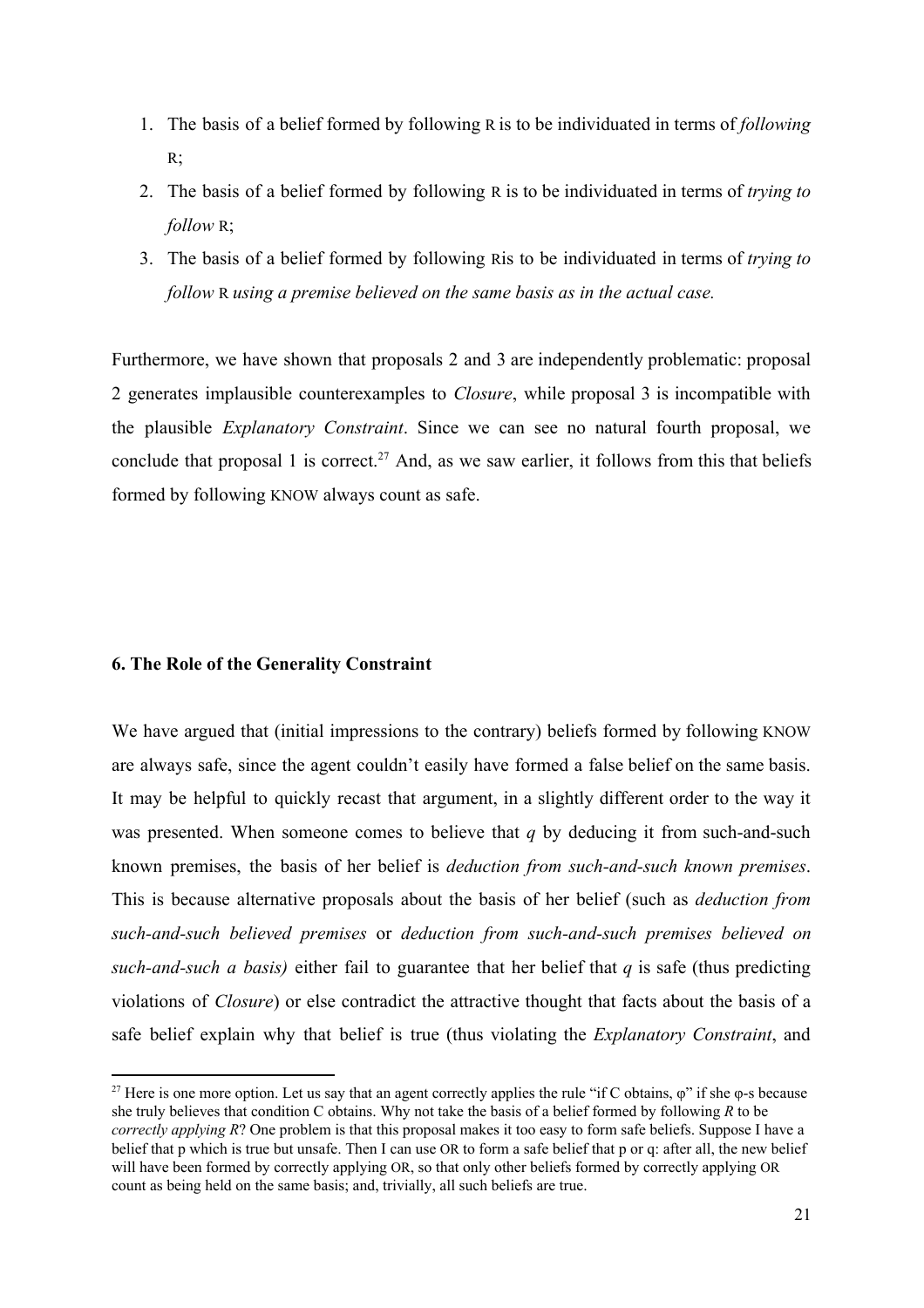threatening the connection between beliefs that are safe and beliefs whose truth is no accident). But, according to the transparency account of self-knowledge, a belief that one knows can be very much like other inferential beliefs, including deductive ones. This suggests that the bases of beliefs formed via a transparent inference should be characterized in the same manner as the bases of beliefs formed by deductive inference (we call this the *Generality Constraint*). Given what we showed about beliefs formed by deduction, this means that when an agent comes to believe that she knows that *p* by applying KNOW to a known premise, the basis of that belief is *applying* KNOW *to such-and-such known premises.* Obviously, a belief that one knows held on that basis cannot be false. Beliefs formed by following KNOW are therefore trivially safe, and the safety-based objection to KK is disarmed.

Of course, opponents of KK can always respond by rejecting our premises. Most saliently, they might object to the *Generality Constraint*, perhaps because there are important disanalogies between transparent and deductive inferences (e.g. with regards to whether the premises evidentially support the conclusion), or because they object to the thought that the notion of a 'basis' is an intuitively or theoretically tractable concept, about which we can theorize independently of our judgments about knowledge.<sup>28</sup> These objections raise large issues, which we cannot adequately address here. So let us instead examine what happens to the dialectic surrounding safety and KK if the *Generality Constraint* is rejected on such grounds.

We grant that, absent the *Generality Constraint*, we have provided no positive reason to accept that beliefs formed by following KNOW will always be safe. However, we have nonetheless established that the safety-based objection to KK has a gaping hole: it goes through only if we reject one very natural way of construing the basis of a belief formed by following KNOW. Moreover, it is hard to see how this hole could be plugged. If we think that transparent reasoning is so unusual that we can learn nothing about the bases of transparent beliefs by considering ordinary reasoning, or if we think that the notion of a 'basis' is a mere placeholder with little intuitive or theoretical content, how could we possibly go about

<sup>&</sup>lt;sup>28</sup> Williamson (2009a, p.9-10) takes the latter approach to the notion of 'nearness' used in stating the safety condition; it seems only natural to extend this thought to the notion of 'basis'.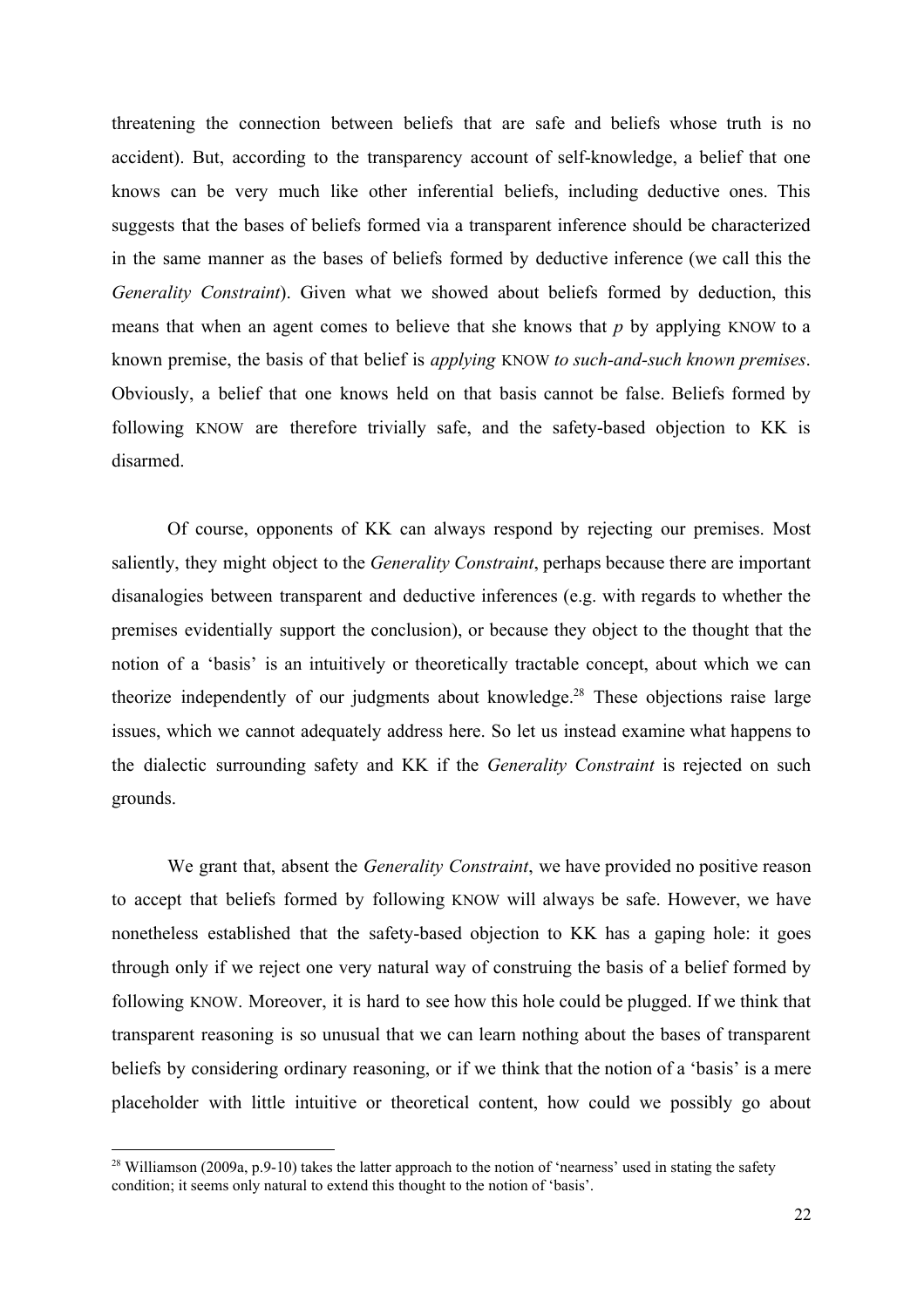determining the bases of such beliefs? Whether to accept KK will thus have to be settled on safety-independent grounds; and our suspicion (which we have, admittedly, not defended in detail) is that defenders of KK will have the edge in that debate.

One might worry that this description of the dialectical consequences of rejecting the *Generality Constraint* ignores the intuitive force of the safety-based counterexamples to KK. Many find it intuitive to say that Mr Magoo's belief that he knows that the tree is at least 95 inches tall is barred from being knowledge because that very same reasoning could so easily have led him into error. Couldn't one appeal to such a direct intuition whilst rejecting general theoretical principles like the *Generality Constraint*?

We do not think that one should. The reason is that any intuition that 'the very same reasoning' could have led Mr Magoo into error seems, to us, to rely on the more general thought that whether two inferences are 'the same reasoning' depends only on which beliefs they involve, or at least depends only on 'internal' facts about the agent. But our reflections on deduction (which in no way relied on the *Generality Constraint*) suggest that these more general thoughts must be rejected: whether two deductive conclusions are reached by 'the same reasoning' (in the sense relevant to safety) can depend on whether the agent knew the premises. Once one has absorbed this result, then, we see little reason to trust any intuitive appearance that Mr Magoo engages in 'the same reasoning' (in the sense relevant to safety) when he infers that he knows the tree to be at least 95 inches tall from his knowledge that it is and when he draws that same conclusion from a mere belief that the tree is at least 95 inches tall.

We thus conclude that our defence of KK against safety-based objections is fairly independent of one's view of the *Generality Constraint*. If the constraint is accepted, our arguments offer powerful reason to believe that beliefs formed by following KNOW will always be safe. If the constraint is rejected, the arguments still give us good reason to reject general arguments or intuitive examples designed to show that such beliefs will sometimes be unsafe, so that considerations of safety favour neither side of the debate about KK. Either way, there is no good safety-based reason to reject KK.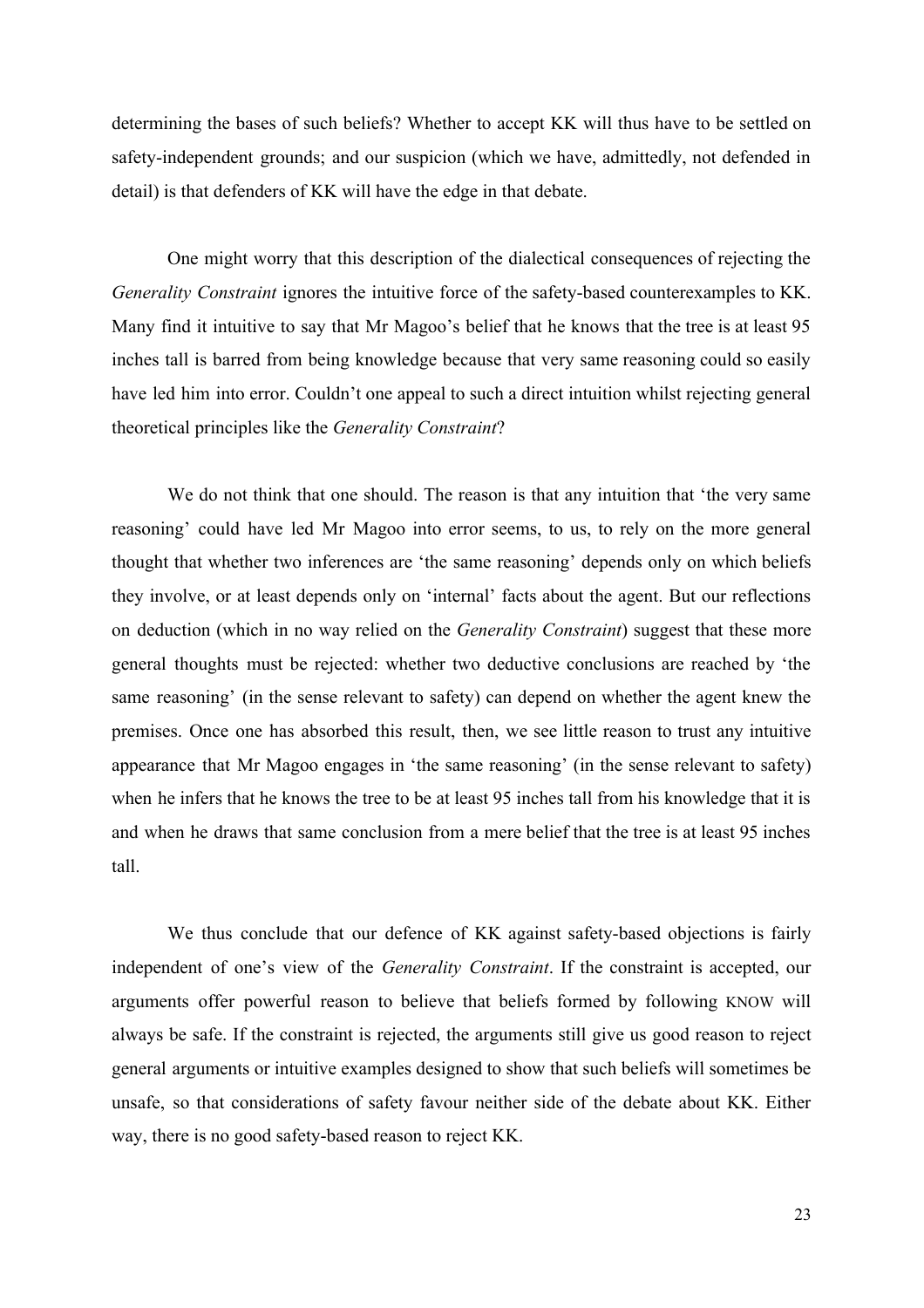#### **7. The Bigger Picture**

In sections 3 to 6, we have been concerned with the safety-theoretic objection to KK. But we think that our response really addresses a slightly more general worry.

Regardless of whether one wants to spell out reliability in terms of safety, one might think that the reliability condition on knowledge conflicts with the KK principle. It is natural to think that we can be reliable, while lacking a reliable way of determining that we are; if so, we might know without being able to know that we do.<sup>29</sup> This natural thought can be bolstered by arguing that reliability doesn't iterate: even when an agent reliably avoids error while forming a belief in a scenario, she might not be reliable in those circumstances at reliably avoiding error. It seems to follow that, even when she has reliably avoided error (and thus come to know), she might lack a way of reliably determining that she has reliably avoided error. She will thus lack a way of reliably determining that she knows, and will thus lack a way of coming to know that she knows. Iteration failures for reliability seem to give rise to iteration failures for knowledge. 30

Our response shows that this more general iteration argument is flawed. Since reliability is basis-relative, and one can form the belief that one is reliable on a basis that entails that reliability, one can form a reliable belief that one is reliable without being reliably reliable. That reliability doesn't iterate thus doesn't show that one can be reliable while lacking a reliable method to determine that one does.<sup>31</sup> And, what is more, we have argued that agents who know do in fact have a reliable method for forming the belief that they are reliable: they can follow KNOW. The more general worry has thus also been defused.<sup>32</sup>

<sup>&</sup>lt;sup>29</sup> For discussion, see Alston (1980, pp. 140-141), Williams (1995, p. 96), Antony (2004, p. 12) and Dretske (2004, section 2).

 $30$  For this argument, see Williamson (2000, pp. 124-127).

<sup>&</sup>lt;sup>31</sup> This highlights that our reconciliation of reliability and KK differs importantly from that of Greco (2014) and Stalnaker (2015). What they show is that there is a way of understanding reliability (in terms of normal conditions) so that reliability does iterate; we argue that even if reliability doesn't iterate, knowledge still can. <sup>32</sup> Of course, agents may lack a reliable method for determining *whether* they know, that is, a method that will lead them to believe that they know in (the nearest) worlds in which they do and believe that they don't know in (the nearest) worlds in which they don't. But those sympathetic to *Closure* have independent reason to deny that we need a reliable procedure for determining whether p in order to know that p: that requirement would lead to scepticism.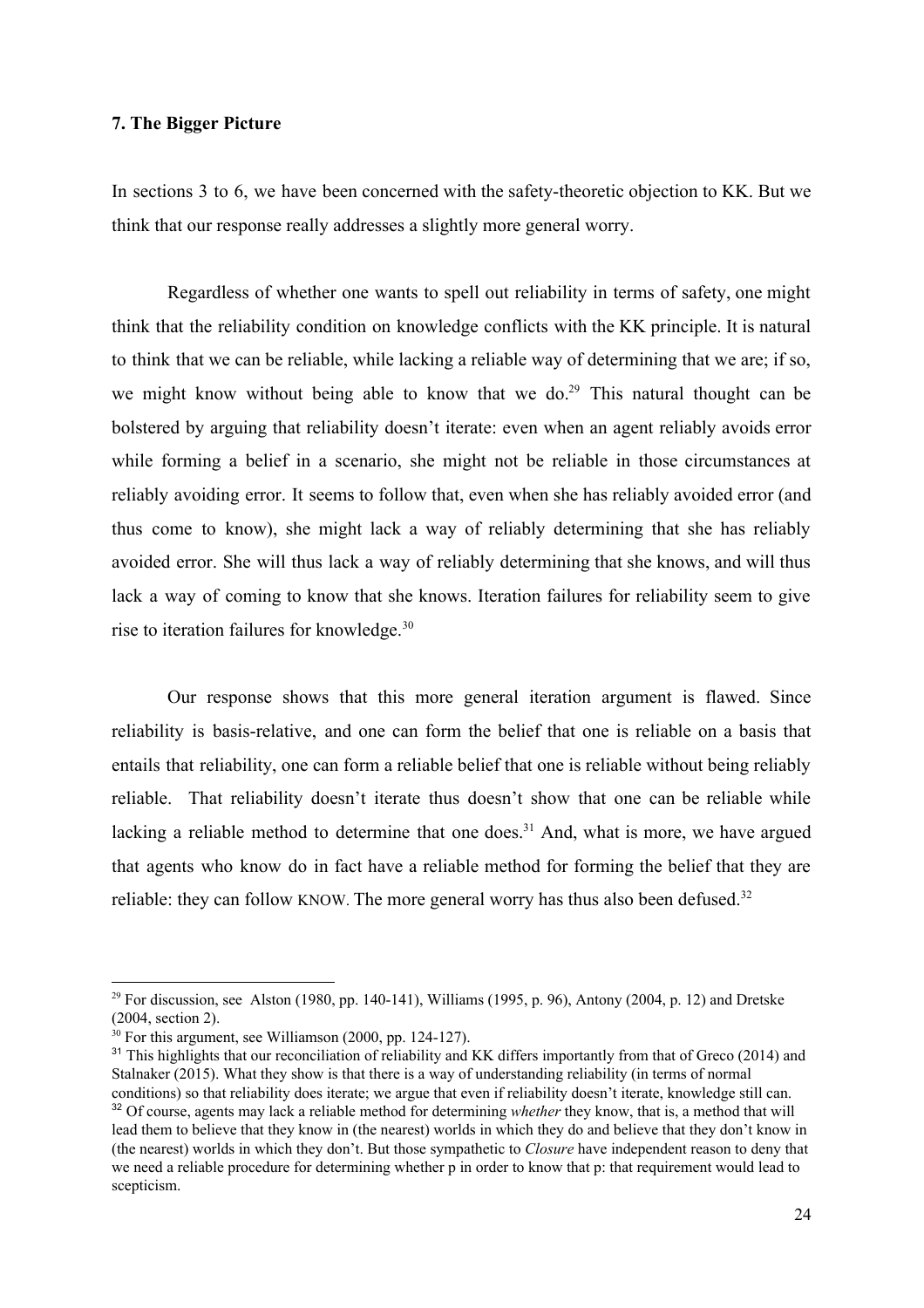Some might feel that there is something fishy about this response. After all, when it comes to ordinary, first-order beliefs, reliability is a substantive constraint which it's difficult to meet. Why should this constraint be trivialized simply because the relevant beliefs concern certain of our mental states, our knowledge or our beliefs?

The answer, we think, appeals not to the details of the arguments just given, but to a core insight of transparency accounts in general: we can base our beliefs about our mental states on those mental states themselves.<sup>33</sup> In our version, reasoning in line with a rule like BEL, allows me to base my belief that I believe that *p* on that belief itself; there is thus no risk of my going wrong, and nothing substantive is required to make my belief safe. There is, admittedly, some question of which mental states can function as a basis for such transparent beliefs: when I reason with KNOW from my knowledge that *p*, am I basing my belief that I know on my knowledge that *p*, or simply on the belief that *p* which that knowledge constitutes? (If the former, the belief that I know will again be trivially safe; if the latter, it will not.) How one comes down on this question will depend, presumably, on how sympathetic one is in general to formulating psychological explanations in terms of knowledge rather than belief. $34$  Our arguments about deductive inference then serve to bring out some of the independent intuitive pressures towards explaining certain similar psychologically phenomena in terms of knowledge rather than belief; if they are successful, it is then only natural to think that I can also base my belief that I know directly in my knowledge. It is thus not surprising that such a belief would end up trivially safe.

This completes our defence of the claim that beliefs formed by following KNOW are reliable. To show this is, of course, not yet to show that the transparency account entails *Restricted KK*. To defend this claim, we would have to either argue that reliable beliefs always amount to knowledge, or else that beliefs formed by following KNOW also meet some additional condition C which, together with the fact that they are reliable, guarantees that they are knowledge. Either project is well beyond the bounds of this paper; but since the supposed

<sup>&</sup>lt;sup>33</sup> Among theorists who try to explain the possibility of transparent self-knowledge, Dretske (1994) and Gallois (1996) share this commitment with Byrne. A notable exception is Fernández (2013), who thinks that in cases of transparent self-knowledge, an agent's higher-order belief that she believes that p isn't based on her belief that *p*, but rather has the *same basis* as her belief that *p*.

<sup>&</sup>lt;sup>34</sup> For some discussion of this larger issue, see, for example, Williamson (2000, chapters 2 and 3) and Gibbons (2001).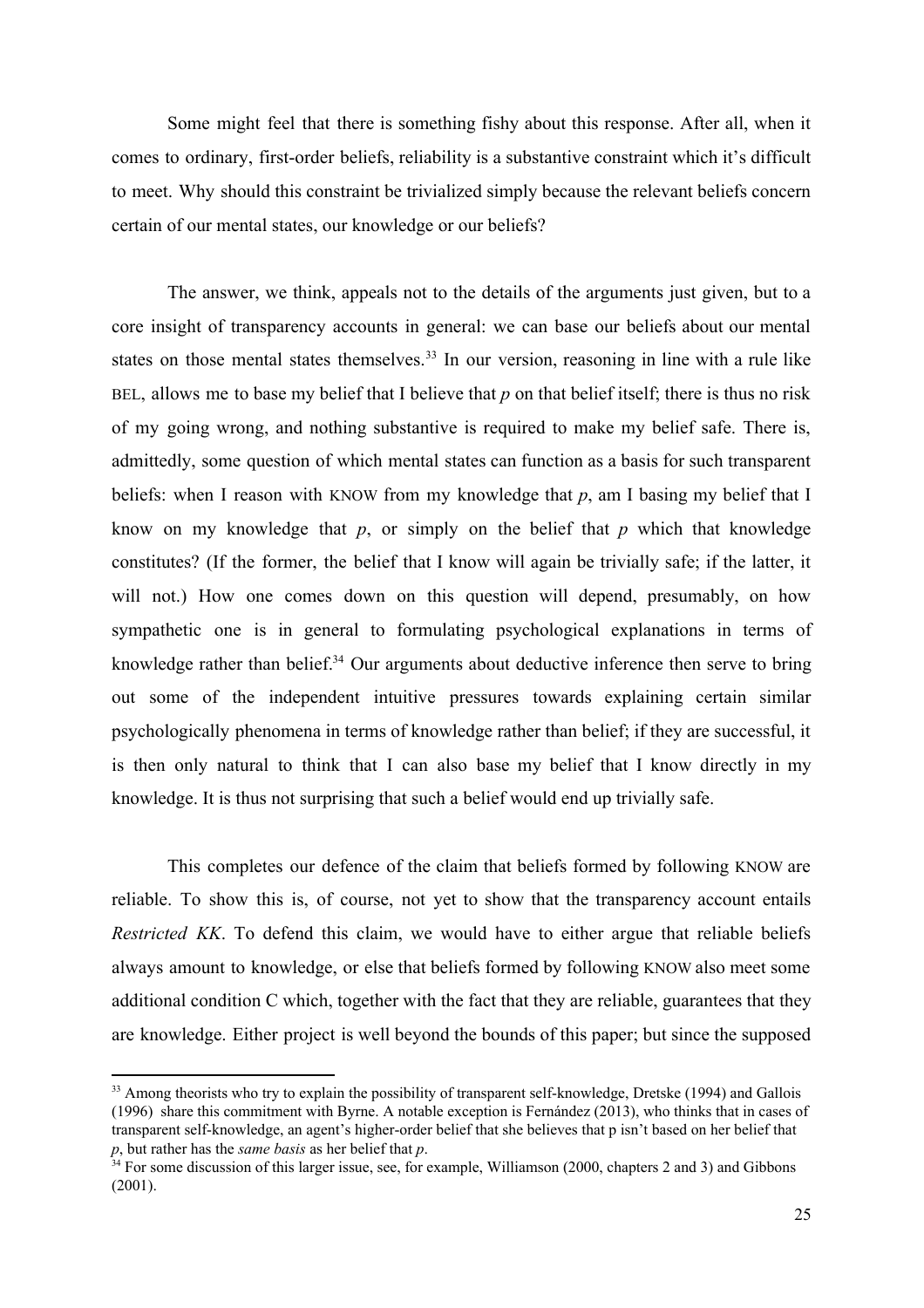unreliability of (some) beliefs formed by following KNOW is, we think, the main reason to doubt that they would amount to knowledge, our arguments do show that the transparency account makes *Restricted KK* much more promising than it would otherwise appear.

The transparency account of introspection supports KK. As we argued at length, an agent who knows that  $p$ , and who is capable of applying KNOW to the premise that  $p$ , is in a position to form a safe and reliable belief that she knows that *p*. The transparency account thus defuses the primary reason to be sceptical of something like *Restricted* KK. Moreover, the transparency account also suggests that *Restricted KK* is, despite the unanalyzed placeholder phrase "able to apply KNOW to the premise that *p*", a substantive principle capturing what is appealing about KK; after all, it is formulated by analogy with *Restricted Closure*, and all but the most dedicated opponents of *Closure* should agree that this is a substantive principle capturing what is appealing about *Closure*. If the transparency account is correct, then the usual reasons to expect counterexamples to *Restricted* KK fail; and there is independent reason to believe that counterexamples to KK which *Restricted* KK side-steps simply ignore the interesting issue. In this way, the transparency account of introspection offers important new support to KK enthusiasts.

# **References**

Alston, William P. (1980). Level-Confusions in Epistemology. *Midwest Studies in Philosophy* 5 (1):135-150.

Antony, Louise (2004). A Naturalized Approach to the A Priori. *Philosophical Issues 1*4  $(1):1-17.$ 

Benton, Matthew (2013). Dubious Objections from Iterated Conjunctions. *Philosophical Studies* 162: 355-358

Boyle, Matthew (2011). Transparent Self-Knowledge. Aristotelian Society Supplementary *Volume* 85 (1):223-241.

Byrne, Alex (2005). Introspection. *Philosophical Topics* 33 (1):79-104.

Byrne, Alex (2011). Transparency, Belief, Intention. *Aristotelian Society Supplementary Volume*, 85: 201–221.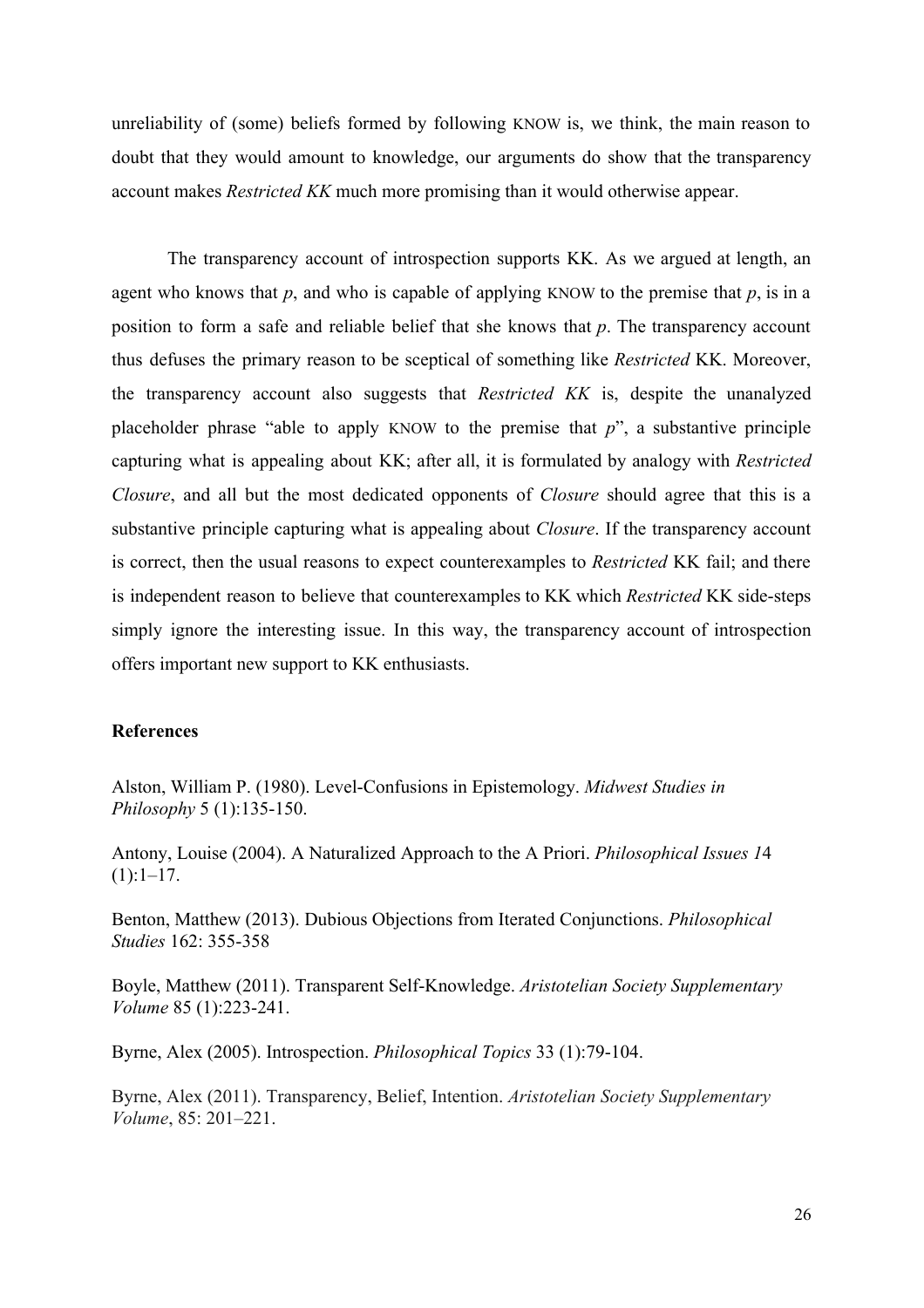Byrne, Alex (2012). Knowing What I See. In Declan Smithies & Daniel Stoljar (eds.), *Introspection and Consciousness*. Oxford: Oxford University Press.

Castaneda, Hector-Neri (1979). Philosophical Method and Direct Awareness of the Self. *Grazer Philosophische Studien 8:1-58.* 

Cohen, Stewart (1988). How to be a Fallibilist. *Philosophical Perspectives, Volume 2*: 91–123.

Cohen, Stewart (1998). Contextualist Solutions to Epistemological Problems: Skepticism, Gettier, and the Lottery. *Australasian Journal of Philosophy*, 76(2): 289–306.

Cohen, Stewart & Comesaña, Juan (2013). Williamson on Gettier Cases and Epistemic Logic. *Inquiry* 56 (1):1529.

DeRose, Keith (1995). Solving the Skeptical Problem. *The Philosophical Review*, 104(1): 1–52.

Dretske, Fred (1994). Introspection. *Proceedings of the Aristotelian Society* 94:263-278.

Dretske, Fred (2004). Externalism and modest contextualism. *Erkenntnis* 61 (2-3):173 - 186.

Dokic, Jérôme & Égré, Paul (2009). Margin for Error and the Transparency of Knowledge. *Synthese* 166 (1):1 - 20.

Evans, Gareth (1982). *The Varieties of Reference*. Oxford University Press.

Feldman, Richard (1981). Fallibilism and Knowing that One Knows. *Philosophical Review* 90 (2):266282.

Fernández, Jordi (2013). *Transparent Minds: A Study of Self-Knowledge*. Oxford University Press.

Gallois, André (1996). *The World Without, the Mind Within: An Essay on First-Person Authority*. Cambridge University Press.

Gertler, Brie (2011). Self-Knowledge and the Transparency of Belief. In Anthony Hatzimoysis (ed.), *Self-Knowledge*. Oxford University Press.

Goldman, Alvin (2009). Williamson on Knowledge and Evidence. In Patrick Greenough, Duncan Pritchard & Timothy Williamson (eds.), *Williamson on Knowledge*. Oxford University Press, pp. 73-91.

Greco, Daniel (2014). Could KK Be OK? *Journal of Philosophy* 111 (4):169-197.

Greco, Daniel (2015a). Iteration and Fragmentation. *Philosophy and Phenomenological Research* 91 (1):656-673.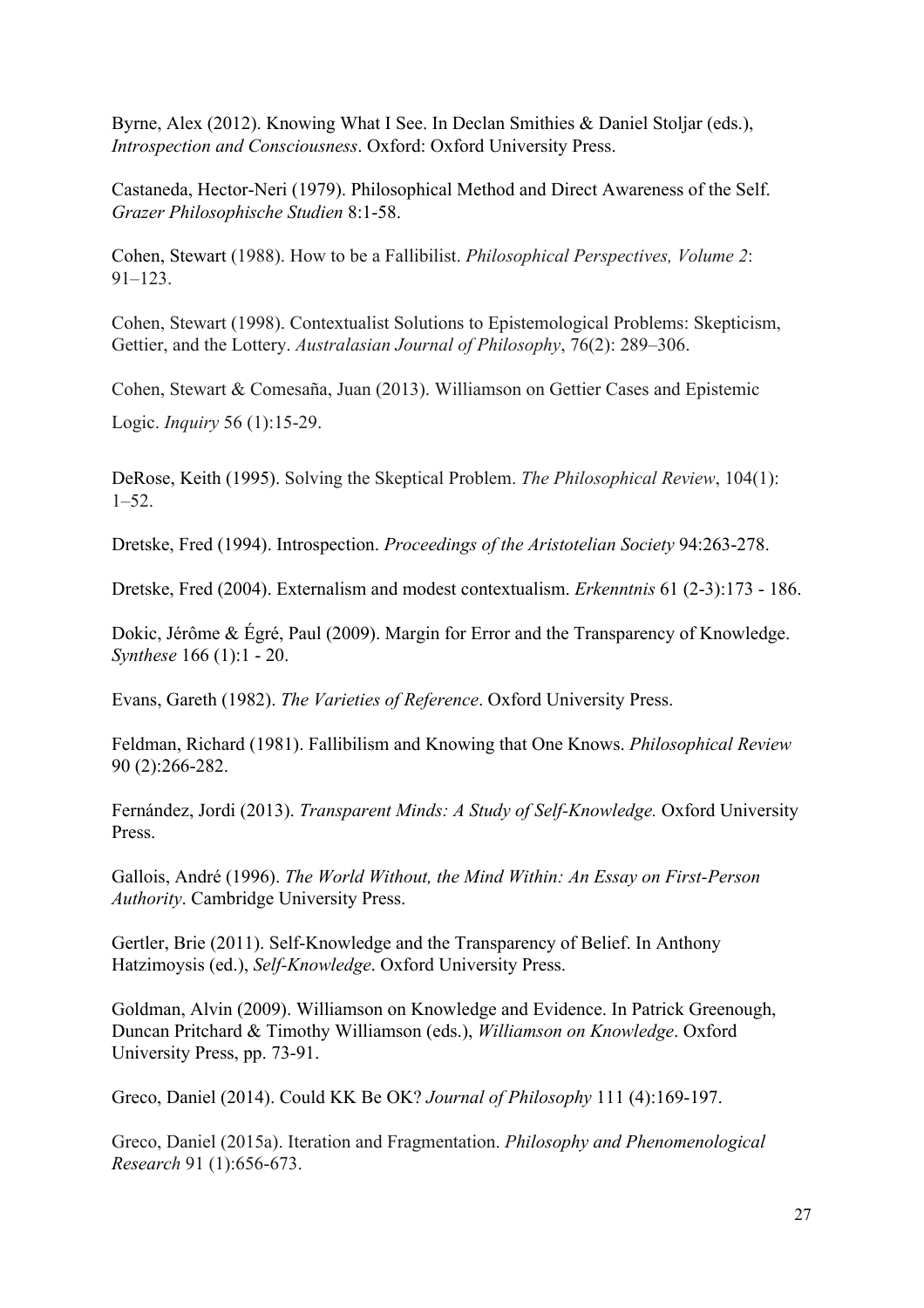Greco, Daniel (2015b). *Iteration Principles in Epistemology I: Arguments For*. *Philosophy Compass* 10 (11):754-764.

Hintikka, Jaakko (1962). *Knowledge and Belief.* Cornell University Press.

Lewis, David (1996). Elusive Knowledge. *Australasian Journal of Philosophy*, 74(4): 549–567.

List, Christian & Menzies, Peter (2009). Nonreductive Physicalism and the Limits of the Exclusion Principle. *Journal of Philosophy* 106 (9):475-502.

Marušić, Berislav (2013). The Self-Knowledge Gambit. *Synthese* 190 (12):1977-1999.

McHugh, Conor (2010). Self-knowledge and the KK principle. *Synthese* 173 (3):231 - 257.

Moran, Richard A. (2001). *Authority and Estrangement: An Essay on Self-Knowledge.* Princeton University Press.

Nagel, Jennifer (2011). The Psychological Basis of the Harman-Vogel Paradox. *Philosophers' Imprint* 11 (5):1-28.

Neta, Ram (2002). S knows that P. *Noûs*, 36(4): 663–681.

Nozick, Robert (1981). *Philosophical Explanations.* Harvard University Press.

Owens, David (1992). *Causes and Coincidences*. Cambridge University Press.

Pritchard, Duncan (2005). *Epistemic Luck*. Clarendon Press.

Rieber, Steven (1998). Skepticism and Contrastive Explanation. *Noûs*, 32(2): 189–204.

Sorabji, Richard (1980). *Necessity, Cause, and Blame: Perspectives on Aristotle's Theory.* Chicago: University of Chicago Press.

Sosa, Ernest (1999). How Must Knowledge Be Modally Related to What Is Known? *Philosophical Topics* 26 (1/2):373-384.

Stalnaker, Robert (2015). Luminosity and the KK Thesis. In Sanford Goldberg (ed.), *Externalism, Self-Knowledge and Skepticism: New Essays. Cambridge University Press.* 

Strevens, Michael (2008). *Depth: An Account of Scientific Explanation*. Harvard University Press.

Weslake, Brad (2013). Proportionality, Contrast and Explanation. *Australasian Journal of Philosophy* 91 (4):785-797.